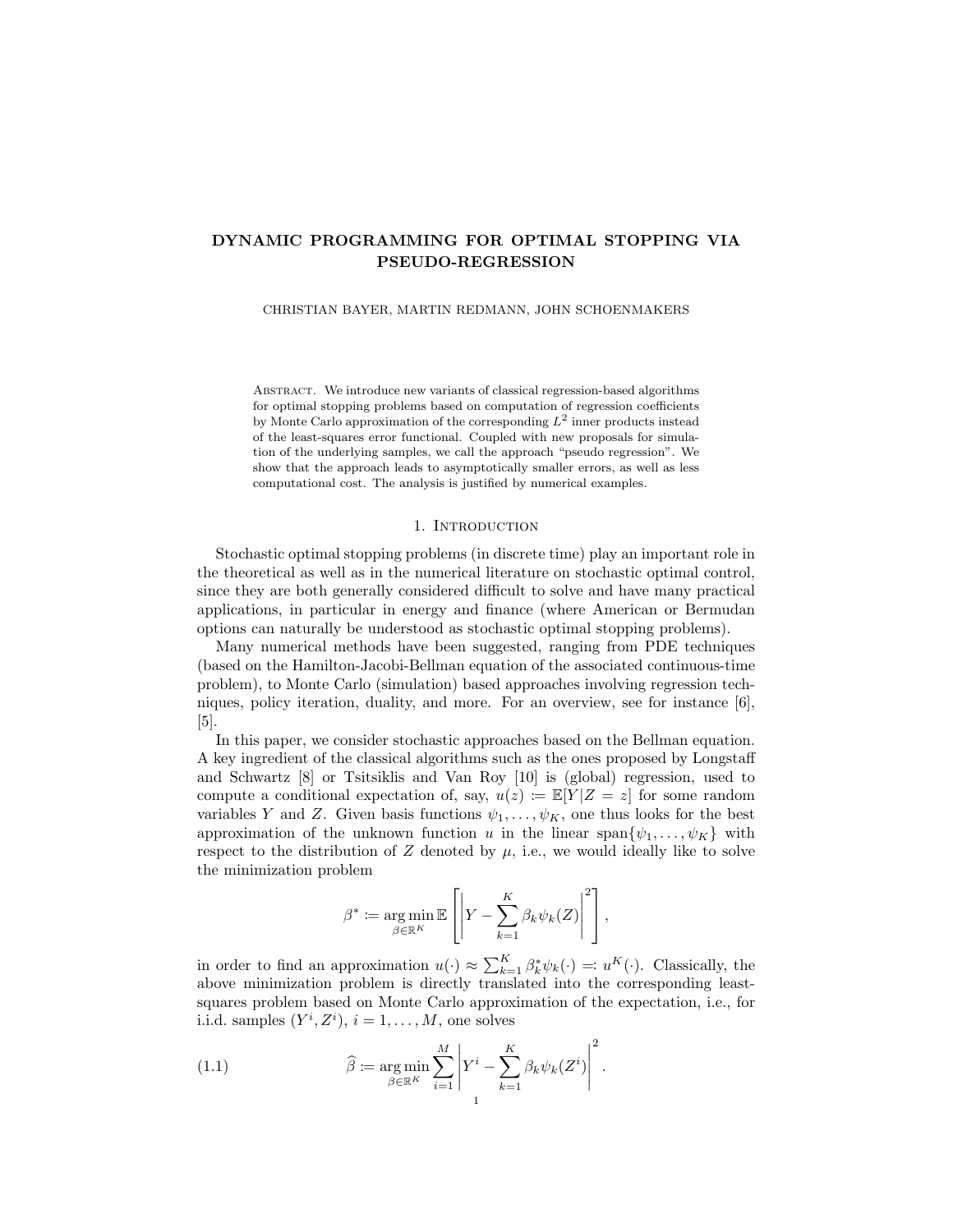While well-understood by now, it is worth-while to recall that the analysis of the convergence of  $\hat{\beta}$  as  $M \to \infty$  is not trivial due to the reliance on random matrix theory, see, for instance, [7]. Instead of approximating the minimization problem by Monte Carlo simulation it is also possible to directly approximate the solution  $\beta^*$ . Indeed, note that  $u^K$  is, of course, the linear projection of u to span $\{\psi_1, \ldots, \psi_K\}$ in the  $L^2(\mu)$ -sense. Hence, assuming for ease of notation that the basis functions  $\psi_1, \ldots, \psi_K$  are orthonormal w.r.t.  $\mu$ —the general case requires multiplication with the Gram matrix formed by  $\langle \psi_k, \psi_l \rangle_{L^2(\mu)}$ —we have

$$
\beta_k^* = \langle u, \psi_k \rangle_{L^2(\mu)} = \mathbb{E}\left[\mathbb{E}[Y|Z]\psi_k(Z)\right] = \mathbb{E}[Y\psi_k(Z)].
$$

This formula, however, can be immediately approximated by Monte Carlo simulation giving

(1.2) 
$$
\overline{\beta}_k := \frac{1}{M} \sum_{i=1}^M Y^i \psi_k(Z^i), \quad k = 1, ..., K.
$$

From a technical point of view, convergence analysis of  $\overline{\beta}$  is relatively straightforward and leads to squared error terms of the order  $\frac{K}{M}$  (see Theorem 4.1). On the other hand, the squared error due to the solution  $\beta$  of the least squares problem is of order  $\frac{(1+\ln M)K}{M}$  (see Theorem 4.2). At the same time, computing  $\bar{\beta}$  is also cheaper compared to computing  $\widehat{\beta}$ , as we avoid computing a system of linear equations (see the discussions in Section 5). However, as we see in the later Section 3.1, computation of  $\overline{\beta}$  does rely on knowledge of the Gram matrix associated to the basis functions and the measure  $\mu$ .

Another important detail of regression based algorithms, especially as consecutive regression steps are required, is the choice of random variables  $(Y, Z)$ . Clearly, the result of the regression procedure (just as the conditional expectation) only depends on the conditional distribution of  $Y$  given  $Z$ , but not on the distribution of Z itself, which gives us considerable freedom.

In the context of Bermudan options, let  $X_i$  denote the underlying process at time j (see Section 2 for more details) and let  $v_j$  denote the option value at time j. Then, in the simplest case of dynamical programming, we need to evaluate conditional expectations  $\mathbb{E}[v_j(X_j)|X_{j-1} = z]$ . Hence, a very natural implementation of the regression procedure above will be based on M samples  $(X_0^i, \ldots, X_{\mathcal{J}}^i)$  of the whole trajectory until the expiry time  $\mathcal J$  of the option, iteratively using slices  $Y^i \equiv v_j(X^i_j)$ and  $X^i \equiv X^i_{j-1}$  in the above notation, for  $j = 1, \ldots, \mathcal{J}$ . Hence, the distribution  $\mu$ of  $X$  will depend on  $j$ .

An alternative approach, especially advantageous when  $X_j$  is a homogeneous Markov process, i.e., when the conditional distribution of  $X_j$  given  $X_{j-1} = z$  does not depend on j, is to fix an (carefully chosen) probability measure  $\mu$  for all j. Now sample r.v.s  $U^i$  from  $\mu$  and  $X^i$  from the conditional distribution of  $X_j$  given  $X_{j-1} = U^i$ . Hence, we obtain

$$
\mathbb{E}[v_j(X)|U=z] = \mathbb{E}[v_j(X_j)|X_{j-1}=z],
$$

and we can use the same batch of samples for each of the consecutive regression steps for  $j = 1, \ldots, \mathcal{J}$ , considerably reducing the computational time of the algorithm. As an added benefit, we are now free to choose the probability measure  $\mu$ . This allows us to specifically choose both  $\mu$  and the basis function  $\psi_1, \ldots, \psi_K$  such that the basis functions are already orthogonal w.r.t.  $\mu$ , implying a trivial Gram matrix.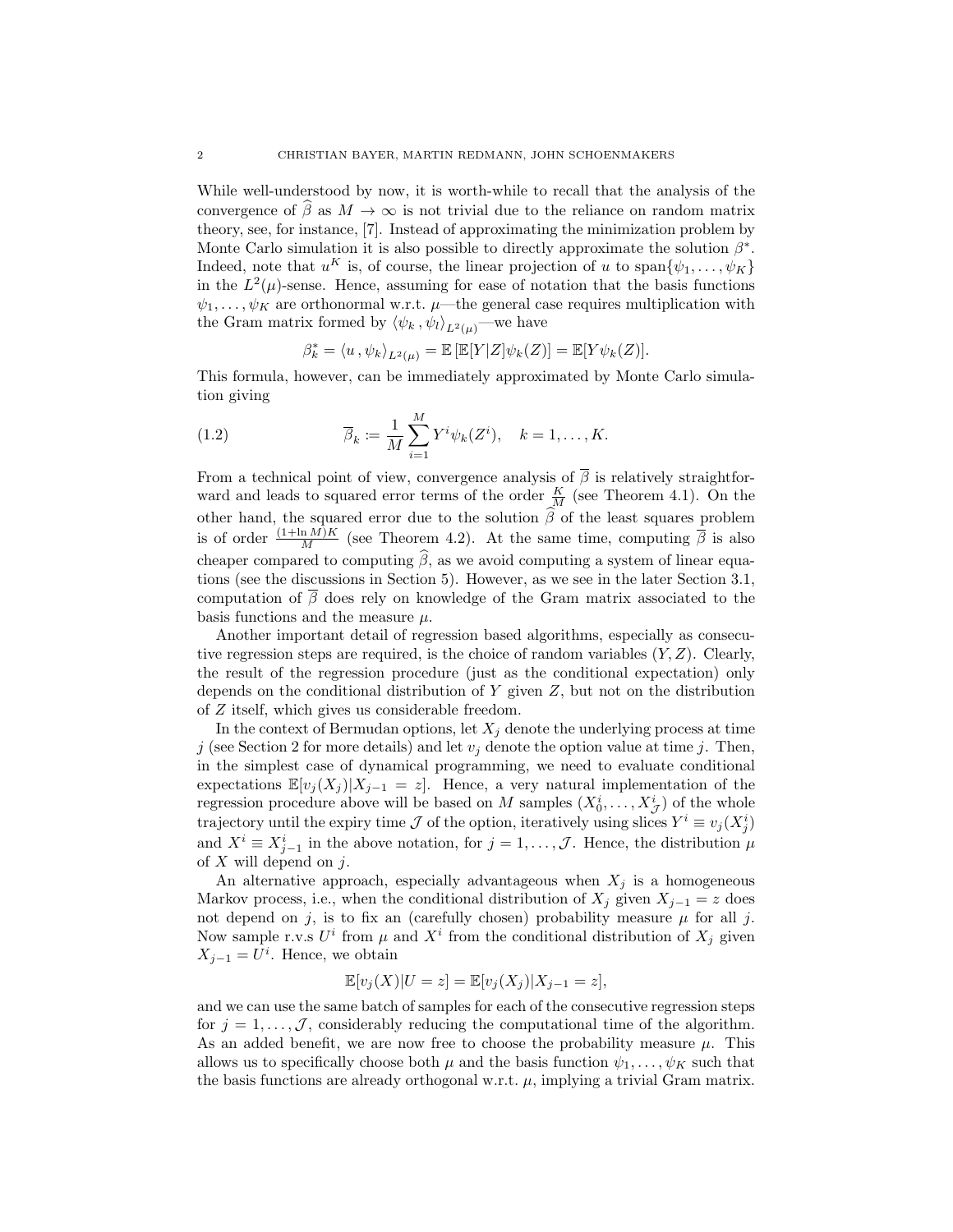In what follows, we call the combination of using a fixed set of sampled trajectories  $X_0^i, \ldots, X_{\mathcal{J}}^i$  with the least-squares estimator (1.1) standard regression, and we call a combination of samples  $(U^i, X^i)$  based on a arbitrarily chosen measure  $\mu$ together with the  $L^2$ -projection estimator (1.2) pseudo regression. We argue that pseudo regression has both theoretical and numerical advantages compared with standard regression for many Bermudan option problems. Indeed,

- the convergence rates for the number of samples  $M \to \infty$  are better due to the missing  $\ln(M)$ -term (see Theorems 4.1 and 4.2);
- the asymptotic number of floating point operations necessary is smaller (see Section 5);
- numerical examples indicate lower computational costs for fixed error tolerance, in line with the theory, see Section 6.

Outline. In Section 2 we recapitulate some theory of optimal stopping in discrete time and recall the (classical) Tsitsiklis–van Roy and Longstaff–Schwartz algorithms. In Section 3 we describe in detail the one-step regression procedures involved for both standard and pseudo regression and provide a convergence proof for the latter case. In Section 4 we give a proof of convergence for the full Longstaff– Schwartz algorithm based on pseudo regression. We discuss the computational cost for the different variants of the algorithms in Section 5 and give numerical examples in Section 6. We conclude with a summary and an outline of future research in Section 7.

### 2. Recap of optimal stopping in discrete time

2.1. Theory of optimal stopping in discrete time. Let us recall some facts about the optimal stopping problem in discrete time. Suppose  $(Z_i : j = 0, 1, \ldots, \mathcal{J})$ is a nonnegative adapted stochastic process in discrete time on a filtered probability space  $(\Omega, \mathcal{F}_i, 0 \leq j \leq \mathcal{J}, P)$ , which satisfies

$$
\sum_{j=1}^{\mathcal{J}} \mathbb{E}\left[Z_j\right] < \infty.
$$

In the context of a (discrete time) American or Bermudan option Z may be regarded as a (discounted) cash-flow process that may be exercised once by the option holder. More specifically, one may think of P as a pricing measure corresponding to some numéraire N (with  $\mathcal{N}_0 = 1$  for simplicity), and  $Z = R/N$ , where  $(R_j :$  $j = 0, 1, \ldots, \mathcal{J}$  is a real (not discounted) cash-flow process. Then, from general no arbitrage principles it is well known that a fair price of the American option is given by

(2.1) 
$$
Y_0 := \sup_{\tau \in S_0} \mathbb{E} [Z_\tau],
$$

where  $S_0$  denotes the set of F-stopping times taking values in  $\{0, \ldots, \mathcal{J}\}\.$  The Snell envelope of Z is defined as

(2.2) 
$$
Y_j := \operatorname{ess \, sup}_{\tau \in \mathcal{S}_j} \mathbb{E}_{\mathcal{F}_j} [Z_\tau], \quad j = 0, ..., \mathcal{J},
$$

where  $S_j$  denotes the set of F-stopping times taking values in  $\{j, \ldots, \mathcal{J}\}\.$  We recall the following classical facts (e.g. see [9]):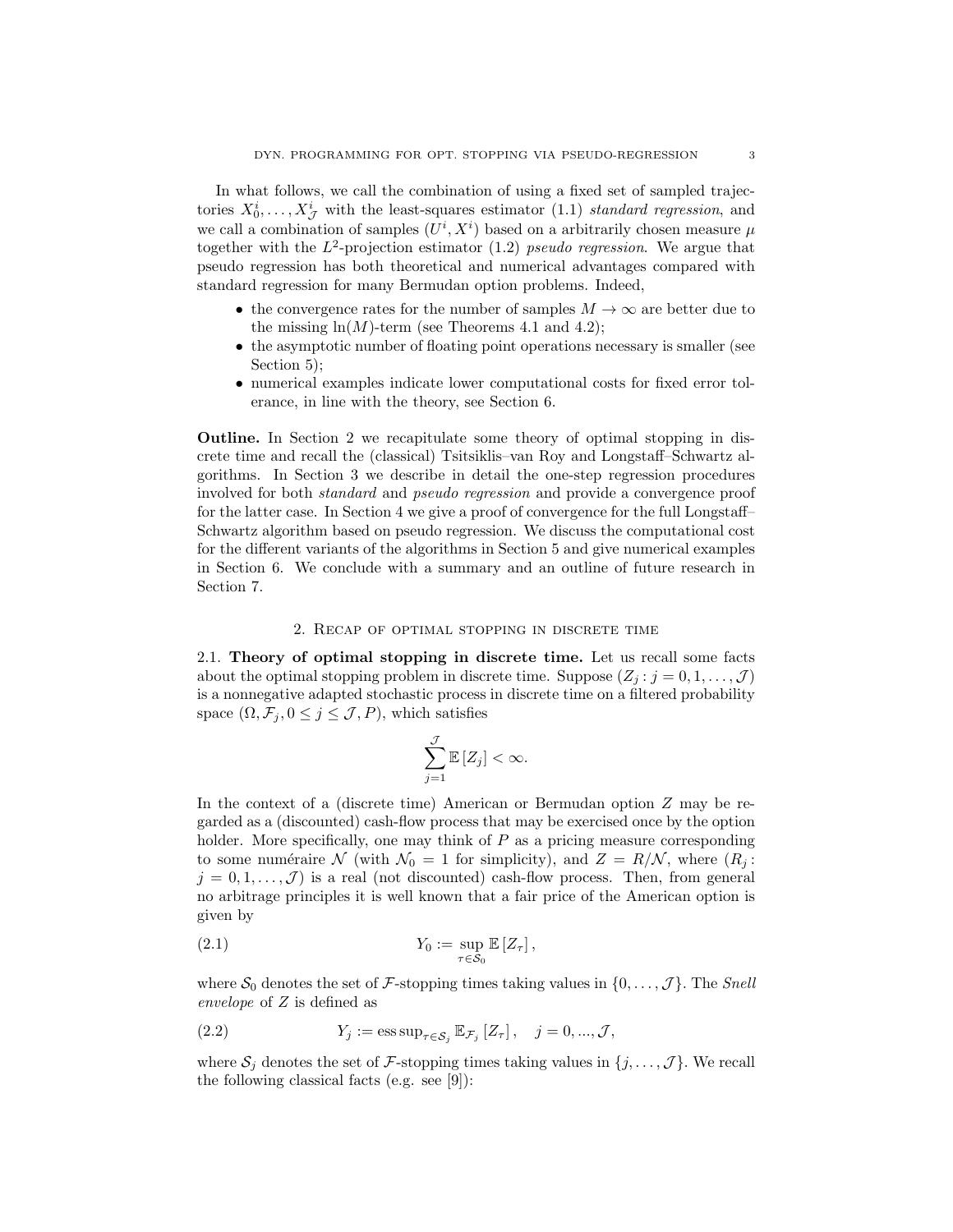(1) The Snell envelope Y of Z is the smallest super-martingale that dominates Z. It can be constructed recursively by the Backward Dynamic Program principle or Bellman principle:

(2.3) 
$$
Y_{\mathcal{J}} = Z_{\mathcal{J}}
$$

$$
Y_j = \max (Z_j, \mathbb{E}_{\mathcal{F}_j} [Y_{j+1}]), \quad 0 \le j < \mathcal{J}.
$$

(2) An optimal stopping time for (2.1) is given by

$$
\tau^* = \min\{j : 0 \le j \le \mathcal{J}, Z_j \ge \mathbb{E}_{\mathcal{F}_j}[Y_{j+1}]]\}
$$

with  $Y_{\mathcal{J}+1} := 0$ . That is,

$$
Y_0 = \sup_{\tau \in \mathcal{S}_0} \mathbb{E}\left[Z_{\tau}\right] = \mathbb{E}\left[Z_{\tau^*}\right].
$$

Thus, in principle, one may arrive at the solution to  $(2.1)$  by carrying out  $(2.3)$ backwardly from  $j = \mathcal{J}$  down to  $j = 0$ . However, straightforwardly, this leads to a high degree nested expression of conditional expectations that is virtually impossible to evaluate in practice.

Let us now assume the presence of an underlying Markovian process  $X :=$  $X^{0,x} := (X_j^{0,x} : j = 0,1,\ldots,\mathcal{J})$ , adapted to  $(\mathcal{F}_j)$ , living in  $\mathbb{R}^d$ , and starting at  $X_0^{0,x} = x$  a.s. More generally,  $(X_r^{j,z}: r = j, ..., \mathcal{J})$  denotes a random trajectory with  $X_j^{j,z} = z$  a.s. Let us further assume that the cash-flow has the form

$$
Z_j(\omega) = f_j(X_j(\omega)), \ \ 0 \le j \le \mathcal{J}
$$

for some functions  $f_j(\cdot) : \mathbb{R}^d \to \mathbb{R}_{\geq 0}$ . Then, due to Markovianity, there exist functions  $v_j(\cdot): \mathbb{R}^d \to \mathbb{R}_{\geq 0}$ , such that we may similarly write

$$
Y_j(\omega) = v_j(X_j(\omega)), \quad 0 \le j \le \mathcal{J}.
$$

The Bellman principle now simply says that

$$
v_j(X_j) = \max(f_j(X_j), \mathbb{E}[v_{j+1}(X_{j+1})|X_j]), \quad j < J.
$$

Henceforth

$$
c_j(x) := \mathbb{E}[v_{j+1}(X_{j+1}) | X_j = x]
$$

is called the continuation value function. The numerically challenging task is, of course, the computation of the  $c_j$  for  $0 \leq j < \mathcal{J}$ .

2.2. Standard regression algorithms. For clarity, let us describe the classical Tsitsiklis–van Roy algorithm in full detail. Let  $(X_0^{(m)},...,X_{\mathcal{J}}^{(m)}), m = 1,...,M$ , denote M independent trajectories from the Markov process X. Initialize  $\hat{v}_{\mathcal{J}} := f_{\mathcal{J}}$ ,  $\hat{\epsilon}_{\mathcal{J}} := 0$ . If  $\hat{v}_{\mathcal{J}}$  and  $\hat{\epsilon}_{\mathcal{J}}$  are already constructed, iteratively construct (backward in  $\hat{c}_{\mathcal{J}} := 0$ . If  $\hat{v}_j$  and  $\hat{c}_j$  are already constructed, iteratively construct (backward in time)

(2.4) 
$$
\widehat{\beta}^{(j-1)} := \underset{\substack{\beta \in \mathbb{R}^K \\ K}}{\arg \min} \sum_{m=1}^M \left( \widehat{v}_j(X_j^{(m)}) - \sum_{k=1}^K \beta_k \psi_k(X_{j-1}^{(m)}) \right)^2,
$$

(2.5) 
$$
\widehat{c}_{j-1}(\cdot) \coloneqq \sum_{k=1}^{N} \widehat{\beta}_k \psi_k(\cdot), \quad \widehat{v}_{j-1}(\cdot) \coloneqq \max(f_{j-1}(\cdot), \widehat{c}_{j-1}(\cdot)).
$$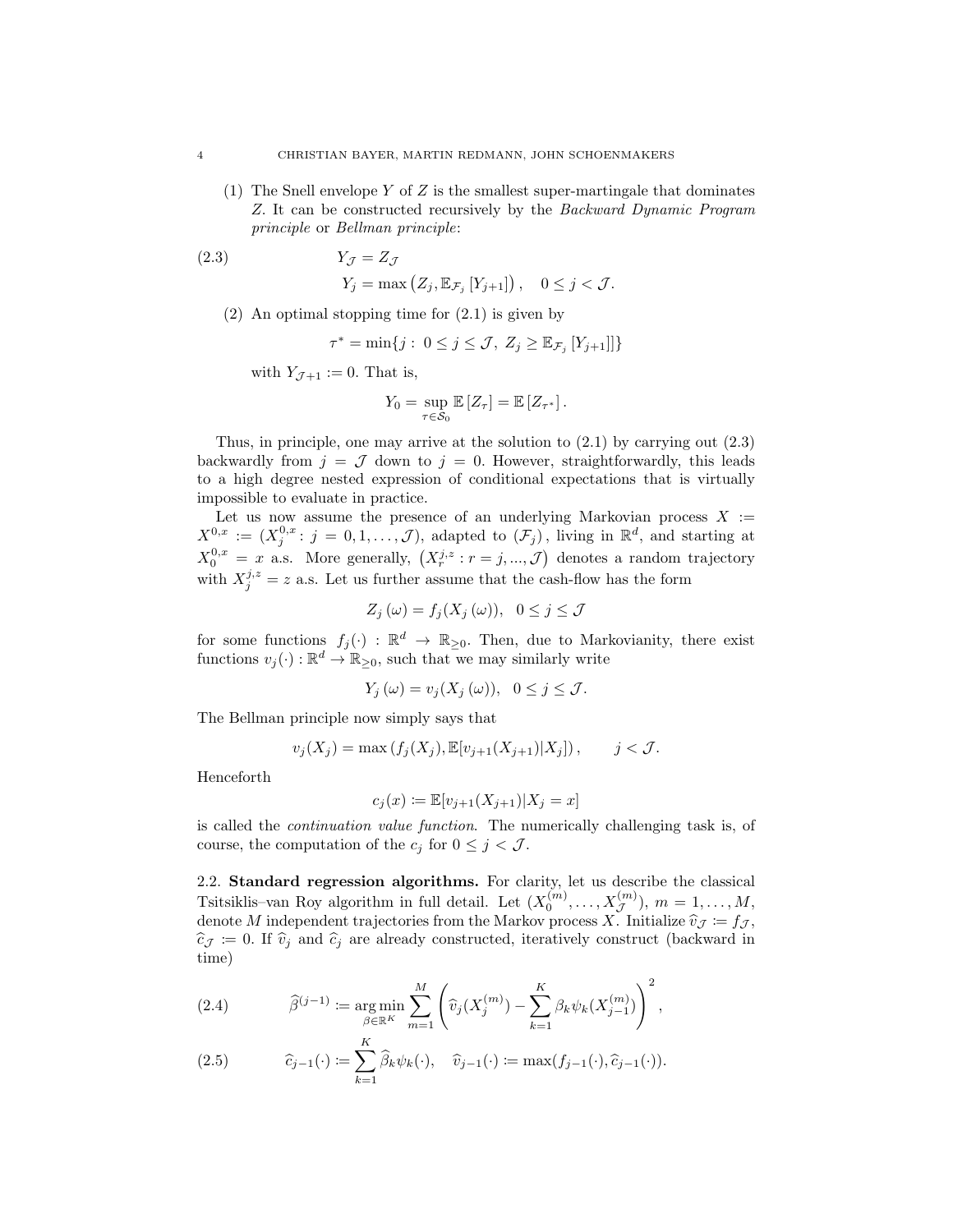After this construction, we can either simply return the approximate value  $\hat{v}_0(X_0)$ , or refine the estimate by simulating the expected pay-off due to the nearly optimal stopping time,

$$
\widehat{\tau} = \min \{ j : 0 \le j \le \mathcal{J}, \quad f_j(X_j) > \widehat{c}_j(X_j) \},
$$

using newly generated independent samples from the process X.

The Longstaff–Schwartz algorithm is defined similarly, except that the regression step (2.4) does not use the previously constructed value function  $\hat{v}_i$ , but rather the nearly optimal stopping time induced by  $\hat{c}_j, \ldots, \hat{c}_{\mathcal{J}}$ . More precisely, the Longstaff– Schwartz algorithm goes as follows: Initialize for  $m = 1, ..., M$ ,  $\tau_{\mathcal{J}}^{(m)} \coloneqq \mathcal{J}$ ,  $\hat{c}_{\mathcal{J}} \coloneqq 0$ . If the  $\tau_j^{(m)}$  and  $\hat{c}_j$  are already constructed, iteratively construct (backward in time)

(2.6) 
$$
\widehat{\beta}^{(j-1)} := \underset{\beta \in \mathbb{R}^K}{\arg \min} \sum_{m=1}^M \left( f_{\tau_j^{(m)}}(X_{\tau_j^{(m)}}^{(m)}) - \sum_{k=1}^K \beta_k \psi_k(X_{j-1}^{(m)}) \right)^2,
$$

(2.7) 
$$
\widehat{c}_{j-1}(\cdot) := \sum_{k=1}^{K} \widehat{\beta}_k \psi_k(\cdot),
$$

(2.8) If 
$$
f_{j-1}(X_{j-1}^{(m)}) > \hat{c}_{j-1}(X_{j-1}^{(m)})
$$
 then  $\tau_{j-1}^{(m)} = j - 1$  else  $\tau_{j-1}^{(m)} = \tau_j^{(m)}$ .

In both algorithms, the regression step itself only relies on two random variables, which we might as well denote by  $(X, Y) \in \mathbb{R}^d \times \mathbb{R}$ , living on some probability space  $(\Omega, \mathcal{F}, \mathbb{P})$ . Consider the problem of estimating the function  $u : \mathbb{R}^d \to \mathbb{R}$ , satisfying (2.9)  $u(X) = \mathbb{E}[Y|X]$ .

$$
\alpha(11) \quad \alpha(12) \quad \alpha(13) \quad \alpha(14) \quad \alpha(15) \quad \alpha(16) \quad \alpha(17) \quad \alpha(18) \quad \alpha(19) \quad \alpha(19) \quad \alpha(19) \quad \alpha(19) \quad \alpha(19) \quad \alpha(19) \quad \alpha(19) \quad \alpha(19) \quad \alpha(19) \quad \alpha(19) \quad \alpha(19) \quad \alpha(19) \quad \alpha(19) \quad \alpha(19) \quad \alpha(19) \quad \alpha(19) \quad \alpha(19) \quad \alpha(19) \quad \alpha(19) \quad \alpha(19) \quad \alpha(19) \quad \alpha(19) \quad \alpha(19) \quad \alpha(19) \quad \alpha(19) \quad \alpha(19) \quad \alpha(19) \quad \alpha(19) \quad \alpha(19) \quad \alpha(19) \quad \alpha(19) \quad \alpha(19) \quad \alpha(19) \quad \alpha(19) \quad \alpha(19) \quad \alpha(19) \quad \alpha(19) \quad \alpha(19) \quad \alpha(19) \quad \alpha(19) \quad \alpha(19) \quad \alpha(19) \quad \alpha(19) \quad \alpha(19) \quad \alpha(19) \quad \alpha(19) \quad \alpha(19) \quad \alpha(19) \quad \alpha(19) \quad \alpha(19) \quad \alpha(19) \quad \alpha(19) \quad \alpha(19) \quad \alpha(19) \quad \alpha(19) \quad \alpha(19) \quad \alpha(19) \quad \alpha(19) \quad \alpha(19) \quad \alpha(19) \quad \alpha(19) \quad \alpha(19) \quad \alpha(19) \quad \alpha(19) \quad \alpha(19) \quad \alpha(19) \quad \alpha(19) \quad \alpha(19) \quad \alpha(19) \quad \alpha(19) \quad \alpha(19) \quad \alpha(19) \quad \alpha(19) \quad \alpha(19) \quad \alpha(19) \quad \alpha(19) \quad \alpha(19) \quad \alpha(19) \quad \alpha(19) \quad \alpha(19) \quad \alpha(19) \quad \alpha(19) \quad \alpha(19) \quad \alpha(19) \quad \alpha(19) \quad \alpha(19) \quad \alpha(19) \quad
$$

As indicated, we solve the least squares minimization problem

(2.10) 
$$
\widehat{\beta} := \underset{\beta \in \mathbb{R}^K}{\arg \inf} \sum_{m=1}^M \left( Y^{(m)} - \sum_{k=1}^K \beta_k \psi_k \left( X^{(m)} \right) \right)^2,
$$

and consider the estimation

(2.11) 
$$
\widehat{u}(x) = \sum_{k=1}^{K} \widehat{\beta}_k \psi_k(x).
$$

It is well-known that by defining the design matrix  $\mathcal{N} \in \mathbb{R}^{M \times K}$  by

$$
\mathcal{N}_{mk} := \psi_k \left( X^{(m)} \right), \quad m = 1, ..., M, \ k = 1, ..., K,
$$

 $\overline{V}$ 

and the vector  $\mathcal{Y} \in \mathbb{R}^M$  by

$$
\mathcal{Y}_m = Y^{(m)}, \quad m = 1, \dots, M,
$$

that the solution to  $(2.10)$  may be written as

(2.12) 
$$
\widehat{\beta} = \frac{1}{M} \left( \frac{1}{M} \mathcal{N}^{\top} \mathcal{N} \right)^{-1} \mathcal{N}^{\top} \mathcal{Y},
$$

provided that  $N$  has full rank K. The latter is typically almost surely the case when  $K \leq M$ . Note that,

(2.13) 
$$
\frac{1}{M} \left[ \mathcal{N}^{\top} \mathcal{N} \right]_{k,l=1,...,K} = \frac{1}{M} \sum_{m=1}^{M} \psi_k \left( X^{(m)} \right) \psi_l \left( X^{(m)} \right) \\ \approx \mathbb{E} \left[ \psi_k \left( X \right) \psi_l \left( X \right) \right].
$$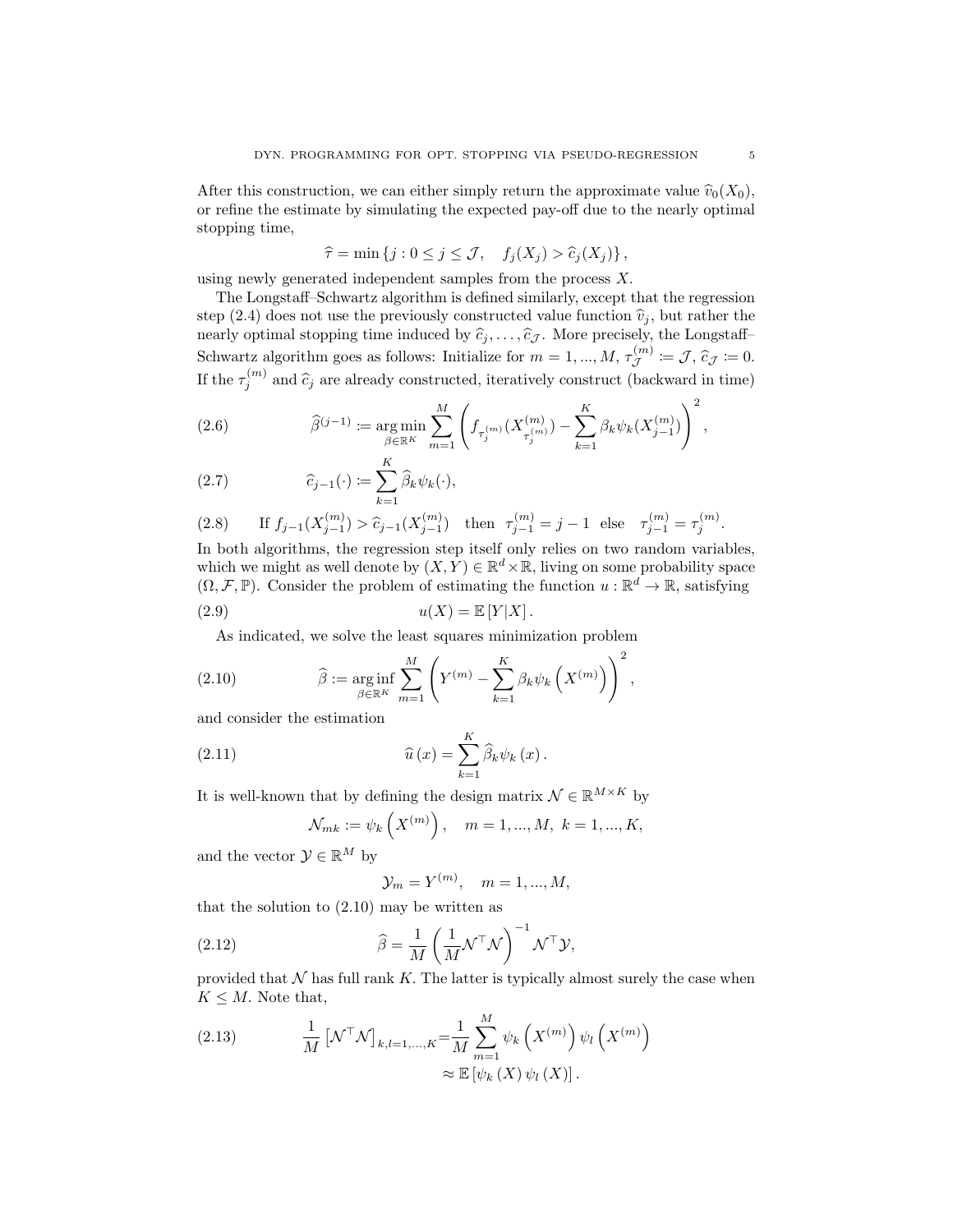In general, the marginal distribution of  $X$  is not explicitly known and the inversion of the matrix  $\frac{1}{M} \mathcal{N}^{\top} \mathcal{N}$  in (2.12) is a main delicate issue since it has random nonnegative eigenvalues that can be arbitrary close to zero by chance. Furthermore, the computation of  $\mathcal N$  requires about  $KM$  function calls and the computation of  $(2.12)$  requires about  $K^2M$  elementary operations.

#### 3. The pseudo regression approach

As an alternative to the well-known methods in [8] and [10] we now propose a backward algorithm for approximating the continuation functions  $c_j$  (respectively  $(v_j)$  by functions  $\bar{c}_j$ , (respectively  $\bar{v}_j$ ,)  $j = \mathcal{J}, ..., 0$ , in the present setup that is based on pseudo regression. Let us assume that we have chosen a set of basis functions  $\psi_k : \mathbb{R}^d \to \mathbb{R}, k = 1, ..., K$ , and a measure  $\mu$  concentrated on  $\mathcal{D} \subset \mathbb{R}^d$ , such that the Gram matrix  $\mathcal G$  defined by

(3.1) 
$$
\mathcal{G}_{kl} := \langle \psi_k, \psi_l \rangle := \int \psi_k(z) \psi_l(z) \mu(dz)
$$

together with its inverse  $\mathcal{G}^{-1}$  is explicitly known, or can be efficiently computed. In the algorithm spelled out below we construct a set of approximative continuation functions  $\overline{c}_j$ ,  $j = \mathcal{J}, ..., 0$ , which satisfy

$$
\overline{c}_j(z) \approx c_j(z) := \mathbb{E}\left[v_{j+1}(X_{j+1}^{j,z})\right] = \mathbb{E}\left[v_{j+1}(X_{j+1}^{0,\cdot})\,|\,X_j^{0,\cdot} = z\right].
$$

Moreover, it is assumed (for simplicity) that we are able to sample trajectories  $X^{0,x}$ . exactly.

The probability measure  $\mu$  is used to measure the regression error, cf. (1.2), i.e., we try to minimize the difference between  $c_j$  and  $\bar{c}_j$  in the sense of the  $L^2(\mu)$ -norm. From that perspective, a natural choice of  $\mu$  as induced by the problem at hand would be the distribution of  $X_{J+1}$ , but that choice runs afoul of the requirement that the Gram matrix is known explicitly. We shall see in Section 6 that the problem is not very sensitive to the choice of  $\mu$ , such that we can often even choose a uniform (and simple) reference measure  $\mu$  for all j without significant sacrifice in overall accuracy.

3.1. Pseudo regression variant of Tsitsiklis–van Roy. We start with  $\overline{v}_{\mathcal{J}} =$  $v_{\mathcal{J}} = f_{\mathcal{J}}$  and  $\bar{c}_{\mathcal{J}} = c_{\mathcal{J}} = 0$ . The backward iteration step  $j \to j - 1$  works as follows: First generate M i.i.d. copies  $\mathcal{U}^{(m)}$ ,  $m = 1, ..., M$  with  $\mathcal{U}^{(1)} \sim \mu$ . Simulate for  $m = 1, ..., M$ , the r.v.  $X_j^{j-1, \mathcal{U}^{(m)}}$  $j_j^{j-1,\mathcal{U}^{(m)}}$ , and consider the  $M \times K$  matrix  $\mathcal{M}^{(j)}$  defined by

(3.2) 
$$
\mathcal{M}_{mk}^{(j)} := \psi_k \left( \mathcal{U}^{(m)} \right).
$$

Define the vector  $\mathcal{Y}^{(j)} \in \mathbb{R}^M$  by

(3.3) 
$$
\mathcal{Y}_m^{(j)} \coloneqq \overline{v}_j \left( X_j^{j-1, \mathcal{U}^{(m)}} \right).
$$

Following (1.2), the coefficients of the basis functions are given by

(3.4) 
$$
\overline{\beta}^{(j)} \coloneqq \frac{1}{M} \mathcal{G}^{-1} \left( \mathcal{M}^{(j)} \right)^{\top} \mathcal{Y}^{(j)}
$$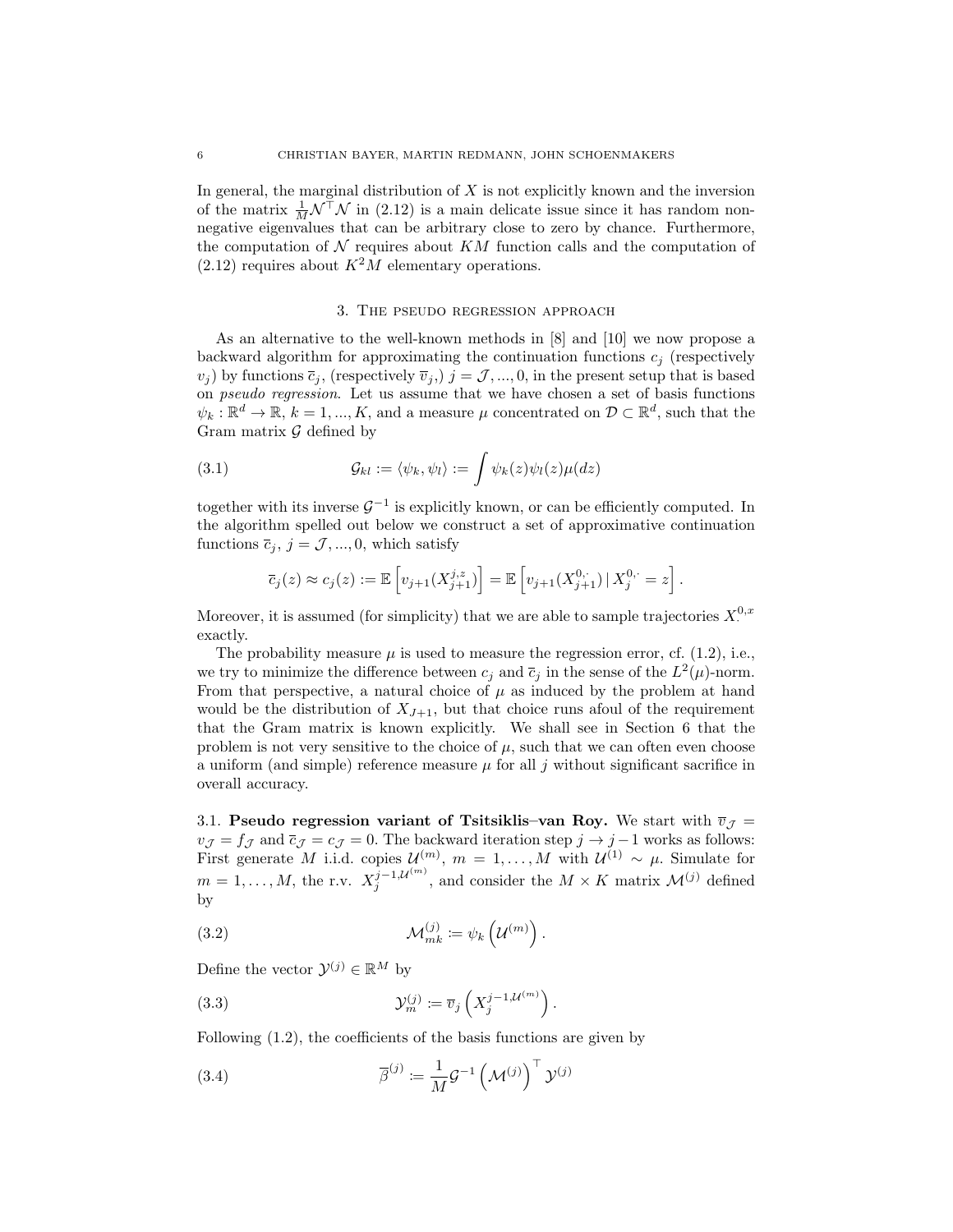and then we obtain the approximate continuation value and solution, respectively, by

(3.5) 
$$
\overline{c}_{j-1}(z) := \sum_{k=1}^{K} \overline{\beta}_{k}^{(j)} \psi_{k}(z) \text{ and } \overline{v}_{j-1}(z) := \max(f_{j-1}(z), \overline{c}_{j-1}(z)).
$$

A pseudo-code representation of the algorithm is given in Algorithm 1.

Data:  $\mu$ ,  $M$ ,  $\psi_1$ , ...,  $\psi_K$ ,  $\mathcal{G}$ ,  $f_0$ , ...,  $f_{\mathcal{J}}$ . **Result:** Value function  $\overline{v}_j$  and continuation value  $\overline{c}_j$ ,  $j = 0, \ldots, \mathcal{J}$ . begin the set of the set of the set of the set of the set of the set of the set of the set of the set of the set of the set of the set of the set of the set of the set of the set of the set of the set of the set of the set  $\overline{v}_\mathcal{J} \longleftarrow v_\mathcal{J} = f_\mathcal{J}$  2  $\overline{c}_\mathcal{J} \longleftarrow c_\mathcal{J} = 0$  3 for  $m \leftarrow 1$  to  $M$  do 4 Generate  $\mathcal{U}^{(m)} \sim \mu$  5 end the contract of  $\sim$  600  $^{\circ}$  . The contract of  $\sim$  600  $^{\circ}$  . The contract of  $\sim$  600  $^{\circ}$  . The contract of  $\sim$  600  $^{\circ}$  . The contract of  $\sim$  600  $^{\circ}$  . The contract of  $\sim$  600  $^{\circ}$  . The contract o  $\mathcal{M} \longleftarrow (\psi_k(\mathcal{U}^{(m)}))_{\substack{m=1,...,M\k=1,...,K}} \in \mathbb{R}^{M \times K}$  $\in \mathbb{R}^{M \times K}$ for  $j \leftarrow J$  to 1 do 8 for  $m \leftarrow 1$  to  $M$  do 9 Generate  $X_j^{j-1,\mathcal{U}^{(m)}}$  10 j // These  $r.v.$  are understood to be independent  $11$ conditional  $\mathcal{U}^{(m)}$ end the contract of the contract of  $\sim$  12  $\mathcal{Y}^{(j)} \longleftarrow \left(\overline{v}_j\left(X_j^{j-1,\mathcal{U}^{(m)}}\right)\right) \qquad \qquad \in \mathbb{R}^M$  $\binom{j-1,\mathcal{U}^{(m)}}{j}$  $_{m=1,...,M}\in \mathbb{R}^M$  $\overline{\beta}^{(j)} \longleftarrow \frac{1}{M} \mathcal{G}^{-1} \mathcal{M}^\top \mathcal{Y}^{(j)}$  14  $\overline{c}_{j-1}(\cdot) \longleftarrow \sum_{k}^{K} \overline{\beta}_k^{(j)} \psi_k(\cdot)$  15  $k=1$  $\overline{\beta}_k^{(j)} \psi_k(\cdot)$  $\overline{v}_{j-1}(\cdot) \longleftarrow \max(f_{j-1}(\cdot), \overline{c}_{j-1}(\cdot))$  16 end 17 end 18

Algorithm 1: Pseudo regression variant of TV for Bermudan options

The pseudo regression algorithm for Bermudan options is related to the wellknown Tsitsiklis–van Roy algorithm (see [10]), but differs essentially because of the pseudo regression step (3.4). In contrast, Tsitsiklis–van Roy compute the coefficients (3.4) by using standard global regression. Another striking difference is that in Algorithm 1 the basis functions  $\psi_k$  have to be evaluated much less times, since only one sample of M drawings from the distribution  $\mu$  serves for all exercise dates. The merits of standard versus pseudo regression in a general setting are explained and discussed in detail in Section 4 below.

3.2. Pseudo regression variant of Longstaff–Schwartz. In order to obtain a pseudo regression variant of the Longstaff–Schwartz algorithm we modify the backward construction of the approximative continuation functions  $\bar{c}_j$ ,  $j = \mathcal{J}, ..., 0$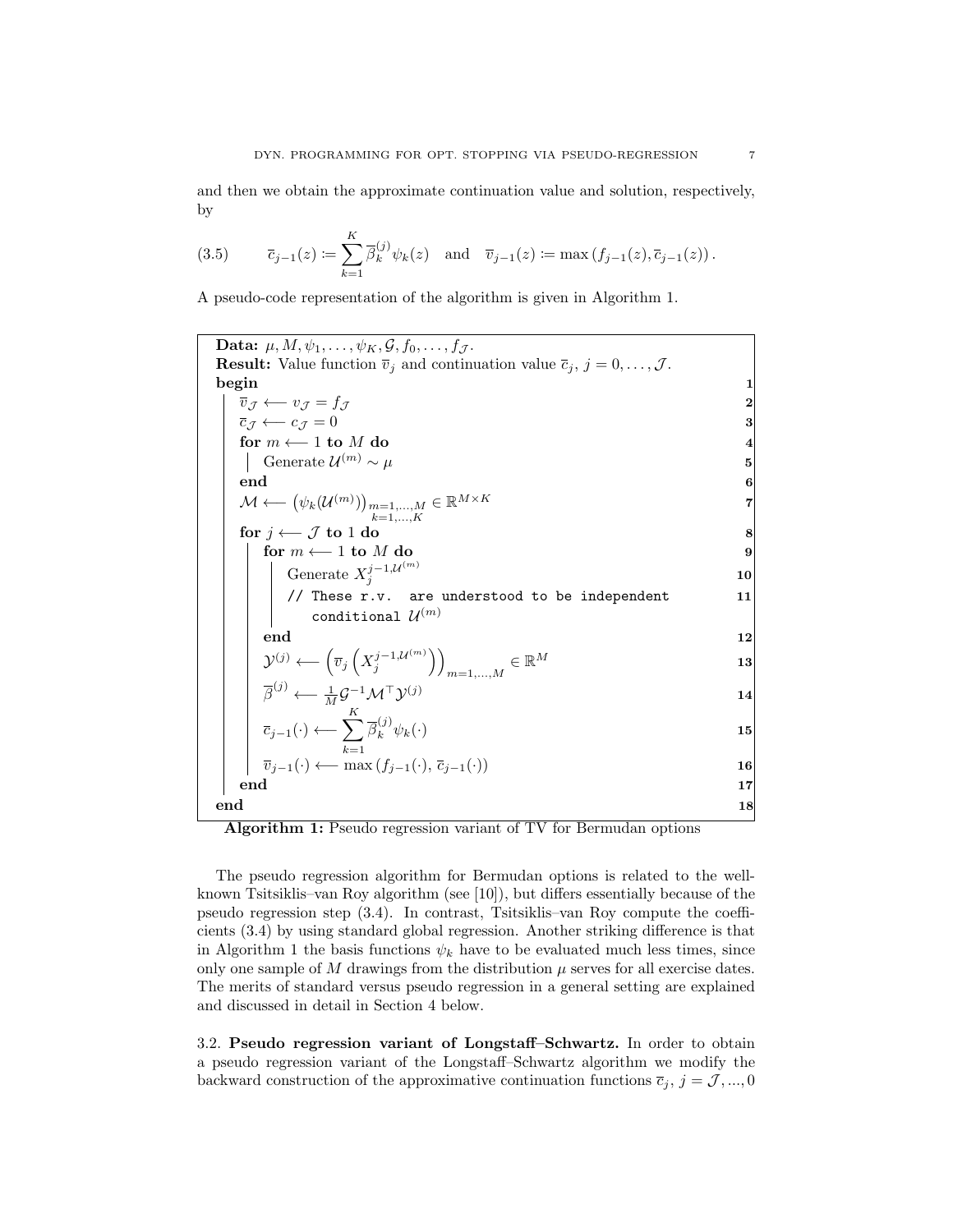(initialized with  $\bar{c}_{\mathcal{J}} = 0$  again) in the following way. Let us assume that  $\bar{c}_j, ..., \bar{c}_{\mathcal{J}}$ are constructed. Simulate for  $m = 1, ..., M$  at time  $j - 1$  the trajectory

(3.6) 
$$
X_r^{j-1,\mathcal{U}^{(m)}}, \quad r = j, ..., \mathcal{J},
$$

and modify (3.3) to

$$
\mathcal{Y}_m^{(j)} \coloneqq f_\tau(X_\tau^{j-1,\mathcal{U}^{(m)}}), \quad \text{where}
$$

$$
\tau \equiv \min \left\{ r : r \ge j, \ f_r(X_r^{j-1,\mathcal{U}^{(m)}}) \ge \overline{c}_r \left( X_r^{j-1,\mathcal{U}^{(m)}} \right) \right\}.
$$

Then compute (3.4) and set  $\overline{c}_{j-1}(z)$  according to (3.5). The corresponding modification of Algorithm 1 is obvious.

At the first glance this procedure is significantly more costly. However, if the chain  $X$  is autonomous, which we may assume w.l.o.g. in fact, we simulate first

$$
X_r^{0,\mathcal{U}^{(m)}}, \quad r = 0, ..., \mathcal{J},
$$

and then take in (3.6)

(3.7) 
$$
X_r^{j-1,\mathcal{U}^{(m)}} = X_{r-j+1}^{0,\mathcal{U}^{(m)}}, \quad r = j, ..., \mathcal{J}.
$$

So, for the autonomous case, one set of full trajectories, just as in the standard LS algorithm, is sufficient for this algorithm as well.

#### 4. Accuracy analysis of pseudo regression

In the next section we analyze an alternative and potentially more efficient pseudo regression procedure for computing  $\mathbb{E}[Y|X]$ , i.e. (2.9), given that we may sample Y from its conditional distribution given  $X$  (although we generally do not know  $\mathbb{E}[Y|X]$  explicitly of course).

4.1. A general framework. Suppose that in  $(2.9)$  it is possible to sample Y from its conditional distribution given X, say  $\nu(dy|X)$ . A canonical example is the setup in Section 3 where

$$
X = X_j^{0,x} \quad \text{and} \quad Y = g\left(X_{j+1}^{0,x}\right) = g\left(X_{j+1}^{j,X_j^{0,x}}\right),
$$

for some arbitrary  $x$ . Let us consider a random variable  $U$  with values in some domain  $\mathcal{D} \subset \mathbb{R}^d$ , distributed according to some probability measure  $\mu(dz)$  concentrated on D. We then generate i.i.d. copies  $\mathcal{U}^{(m)}$ ,  $m = 1, ..., M$  of U, and sample for each  $m = 1, ..., M$ , independently  $Y^{(m)}$  from  $\nu (dy | \mathcal{U}^{(m)})$ . Then define the vector  $\mathcal{Y} \in \mathbb{R}^M$  as

$$
\mathcal{Y} := \left[ Y^{(1)}, ..., Y^{(M)} \right]^\top.
$$

Now for a linearly independent system  $(\psi_k : k = 1, 2, ...)$ , with

$$
\int \psi_k^2(z)\mu(dz) < \infty,
$$

consider the  $M \times K$  matrix

$$
\mathcal{M}_{mk}:=\psi_k\left(\mathcal{U}^{(m)}\right).
$$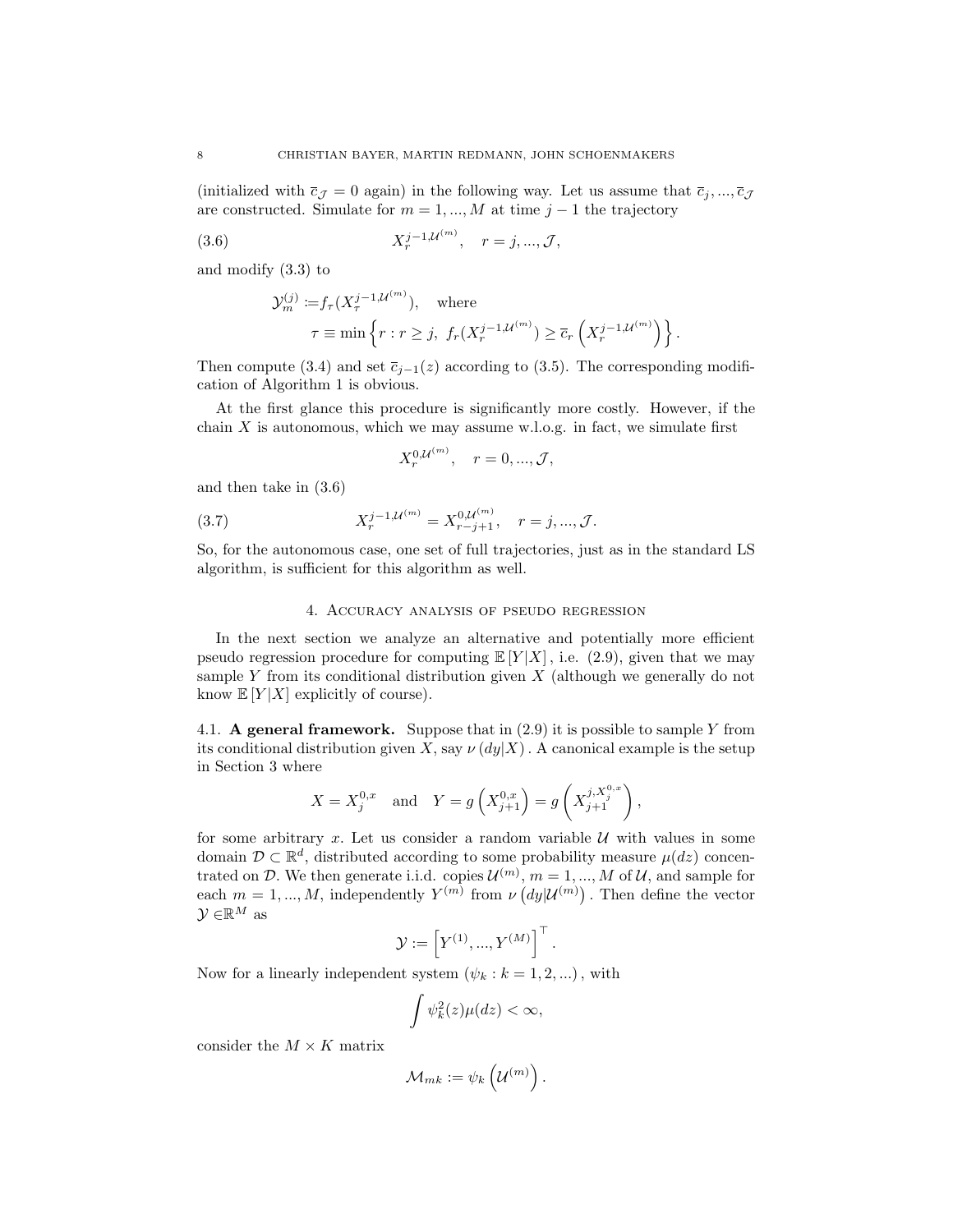Assuming that we know explicitly the matrix  $\mathcal G$  defined by the scalar products  $\mathcal{G}_{kl} := \langle \psi_k, \psi_l \rangle$  (cf. (3.1)), we now compute the pseudo regression coefficients

(4.1) 
$$
\overline{\beta} = \frac{1}{M} \mathcal{G}^{-1} \mathcal{M}^{\top} \mathcal{Y},
$$

and consider the pseudo regression approximation

(4.2) 
$$
\overline{u}(z) = \sum_{k=1}^{K} \overline{\beta}_k \psi_k(z) \approx \mathbb{E}[Y | \mathcal{U} = z], \quad z \in \mathcal{D}.
$$

Clearly, the difference with standard regression is that the random matrix  $\frac{1}{M} \mathcal{N}^{\top} \mathcal{N}$ in (2.12) is replaced by G in view of (2.13). In general  $\mathcal{G}^{-1}$  can be pre-computed outside the Monte Carlo simulation with arbitrary accuracy or is explicitly known due to a suitable choice of the system  $(\psi_k : k = 1, 2, ...)$  and the measure  $\mu$ . So the computation of  $(4.1)$  only involves KM elementary operations and no random matrix inversion is required. Moreover, naturally, we may assume w.l.o.g. that the system  $(\psi_k : k = 1, 2, ...)$  is an orthonormal system with respect to  $L_2(\mathcal{D}, \mu)$  and then  $(4.1)$  simplifies to

$$
\overline{\beta} = \frac{1}{M} \mathcal{N}^\top \mathcal{Y}.
$$

4.2. Accuracy analysis of the regression. For the convergence properties of the pseudo-regression method we could basically refer to [2, 3], where pseudo regression is applied in the context of global solutions for random PDEs. For the convenience of the reader, however, let us here recap the analysis in condensed form, consistent with the present terminology and a somewhat less involved setup.

**Theorem 4.1.** (Accuracy pseudo regression) Suppose that in  $(2.9)$ 

$$
|u(z)| \le D \quad \text{and} \quad \text{Var}\left[Y \mid X = z\right] < \sigma^2, \quad \text{for all } z \in \mathcal{D},
$$
\n
$$
0 < \underline{\lambda_{\min}} \le \lambda_{\min}\left(\mathcal{G}^K\right) \le \lambda_{\max}\left(\mathcal{G}^K\right) \le \overline{\lambda_{\max}}, \quad \text{for all } K = 1, 2, \dots,
$$

where  $\lambda_{\min}(\mathcal{G}^K)$ , and  $\lambda_{\max}(\mathcal{G}^K)$ , denote the smallest, respectively largest, eigenvalue of the positive symmetric matrix  $\mathcal G$ . Then it holds,

(4.3) 
$$
\mathbb{E} \int_{\mathcal{D}} \left| \overline{u}(z) - u(z) \right|^2 \mu(dz)
$$
  
 
$$
\leq \frac{\overline{\lambda_{\max}}}{\underline{\lambda_{\min}}} \left( \sigma^2 + D^2 \right) \frac{K}{M} + \inf_{w \in \text{span}\{\psi_1, ..., \psi_K\}} \int_{\mathcal{D}} \left| w(z) - u(z) \right|^2 \mu(dz).
$$

The proof of Theorem 4.1 is provided in Appendix A.1.

It is interesting to compare Theorem 4.1 with a corresponding theorem that holds for the standard regression estimate (2.11):

Theorem 4.2. (Accuracy standard regression) Suppose that,

$$
|u(x)| \le D \quad and \quad \text{Var}\left[Y \mid X = x\right] < \sigma^2, \quad \text{for all } x \in \mathbb{R}^d,
$$

then for

$$
\widetilde{u}_D(x) = \begin{cases}\n\widetilde{u}(x) & \text{if } \quad |\widetilde{u}(x)| \le D \\
D & \text{if } \quad \widetilde{u}(x) > D \\
-D & \text{if } \quad \widetilde{u}(x) < -D\n\end{cases}
$$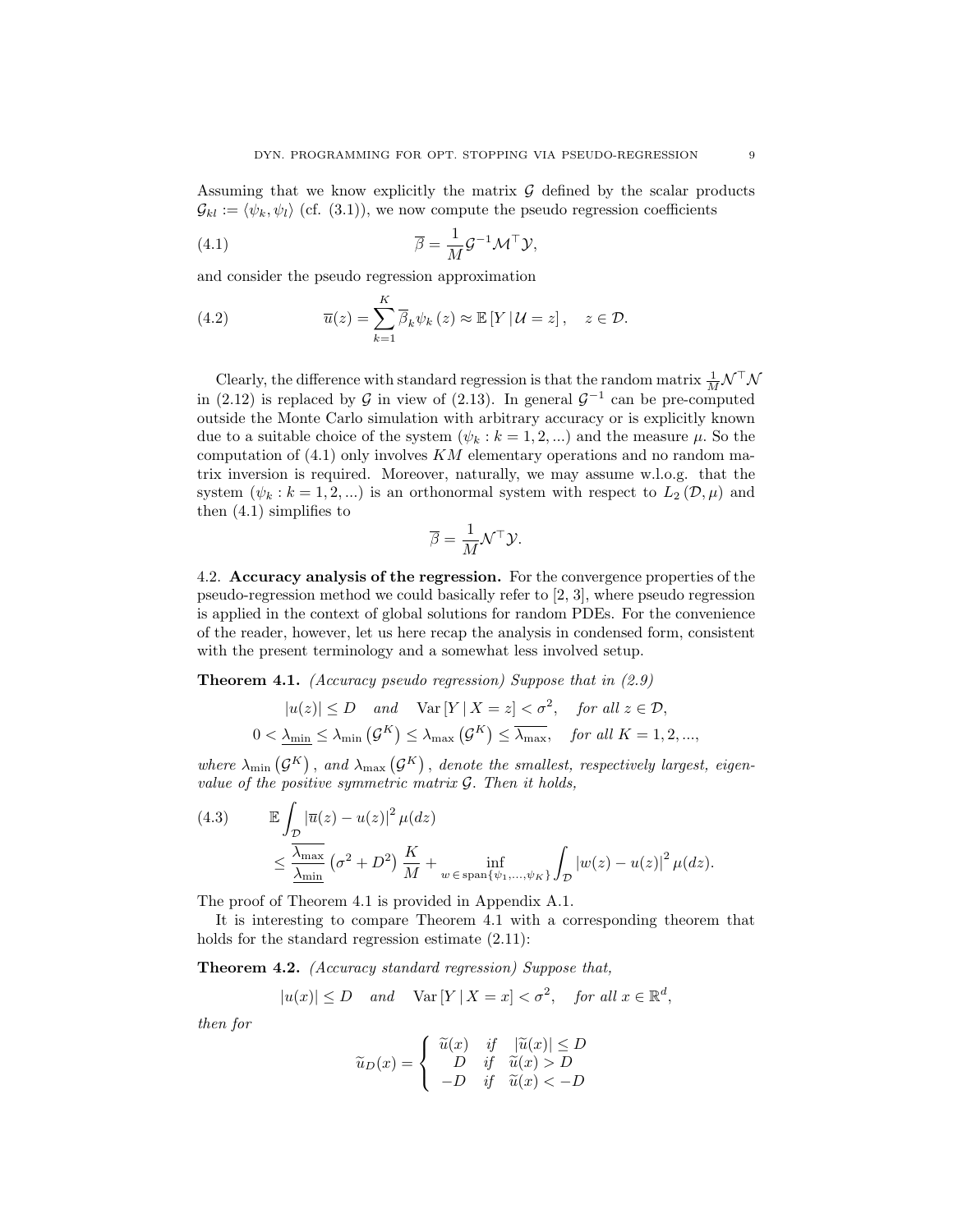and some universal constant  $c > 0$ , it holds that

$$
(4.4)
$$
  
\n
$$
\mathbb{E} \int |\widetilde{u}_D(x) - u(x)|^2 \mu_X(dx)
$$
  
\n
$$
\leq c \max (\sigma^2, D^2) \frac{(1 + \ln M)K}{M} + 8 \inf_{w \in \text{span}\{\psi_1, \dots, \psi_K\}} \int_{\mathcal{D}} |w(x) - u(x)|^2 \mu_X(dx),
$$

where  $\mu_X$  denotes the distribution of X in (2.9).

The proof of Theorem 4.2 is much more complicated than the proof of Theorem 4.1 and relies heavily on uniform laws of large numbers from the theory of empirical processes. For details see [7].

4.3. Convergence of the pseudo Longstaff–Schwartz algorithm. In this section we investigate the convergence properties of the pseudo Longstaff–Schwartz algorithm in the spirit of  $[4]$  and  $[11]$ . More specifically, we follow similar lines as in the paper [4] on optimal stopping in the context of interacting particle systems. We note that it is possible to give a rather similar proof for the Tsitsiklis–van Roy algorithm also, but here omitted.

Let us consider the algorithm based on  $(3.6)$ , that is, for every exercise date the sample (3.6) is simulated independently, and consider the information set

$$
\mathcal{G}_j := \sigma \left\{ \mathbf{X}^{j,M}, \ldots, \mathbf{X}^{\mathcal{J}-1;M} \right\} \text{ with } \mathbf{X}^{j;M} := \left( X_r^{j,\mathcal{U}^{(m)},m}, \quad r = j,...,\mathcal{J}, \ m = 1,...,M \right).
$$

Let us define for a generic dummy trajectory  $(X_l)_{l=0,\dots,\mathcal{J}}$  corresponding to the (exact) solution independent of  $\mathcal{G}_j$ ,

(4.5) 
$$
\widetilde{c}_j(x) := \mathbb{E}_{\mathcal{G}_{j+1}} \left[ f_{\overline{\tau}_{j+1}} \left( X_{\overline{\tau}_{j+1}} \right) \middle| X_j = x \right],
$$

where  $\overline{\tau}_{\mathcal{J}} = \mathcal{J}$ , and

$$
\overline{\tau}_j := j \, 1_{\big\{f_j(X_j) \geq \overline{c}_j(X_j)\big\}} + \overline{\tau}_{j+1} 1_{\big\{f_j(X_j) < \overline{c}_j(X_j)\big\}}.
$$

It is important to note that, in (4.5),  $\tilde{c}_j(\cdot)$  is a  $\mathcal{G}_{j+1}$ -measurable random function while the estimation  $\bar{c}_j(\cdot)$  is a  $\mathcal{G}_j$ -measurable one as the construction of  $\bar{c}_j$  also depends on  $X^{j,M}$ , see (3.5). After proceeding backwardly from  $j = \mathcal{J}$  down to  $j = 1$ , we thus have a sequence of approximative continuation functions  $\bar{c}_i(\cdot)$ , and a sequence of corresponding conditional expectations  $\tilde{c}_i(\cdot)$ . The convergence analysis is based on the following lemma (cf. Lemma 5 in [4]).

**Lemma 4.3.** For the conditional expectations  $(4.5)$  we have that,

(4.6) 
$$
\|\widetilde{c}_j - c_j\|_{L_p(\mu)} \leq \sum_{l=j+1}^{\mathcal{J}-1} \|\overline{c}_l - c_l\|_{L_p(\mu_{j,l})}
$$

with  $p \geq 1$ ,  $\mu_{j,l}$  being the distribution of  $X_l^{j,\mathcal{U}}, 1 \leq j \leq l \leq \mathcal{J}, \mathcal{U} \sim \mu$ , and  $c_j$ , being the true continuation functions.

The proof is almost identical with the proof of the similar Lemma 5 in [4]. For the convenience of the reader, it is given in Appendix A.2.

**Remark 4.4.** Note that the inequality (4.6) involves  $\mathcal{G}_{j+1}$ -measurable objects. It is also interesting to compare  $(4.6)$  with similar (though different) inequalities in [11].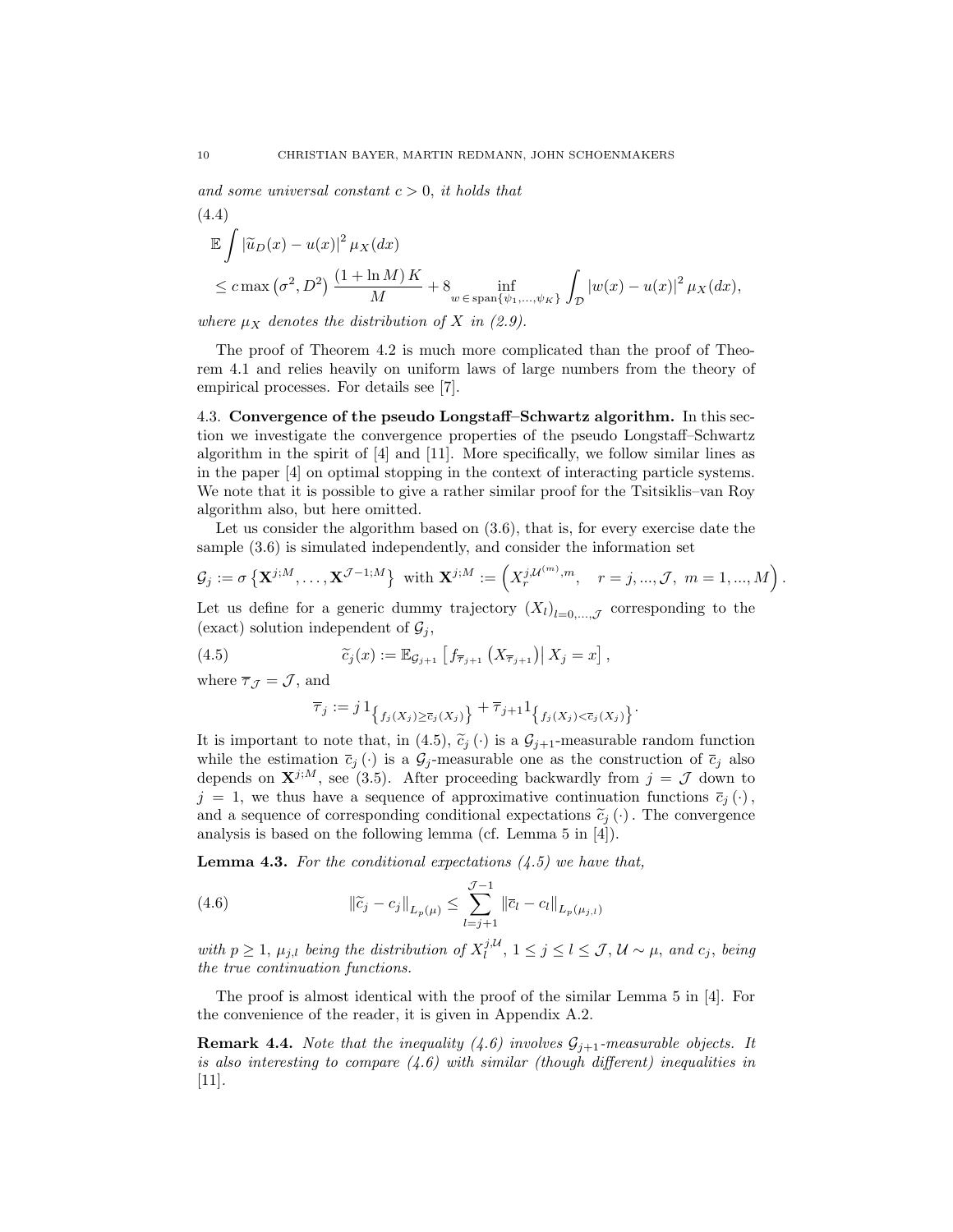We now state our convergence theorem connected with the pseudo Longstaff– Schwartz algorithm.

Theorem 4.5. Let us assume that the conditions of Theorem 4.1 are fulfilled. In particular, we assume that the cash-flows  $f_i$  are uniformly bounded, i.e.  $0 \le f_i \le D$ for  $j = 0, \ldots, \mathcal{J}$ , and some  $D > 0$ . Since then, as a consequence, also  $0 \leq c_j \leq \mathcal{J}$ D, we may moreover assume that  $0 \le \overline{c}_j \le D$ , for  $j = 0, \ldots, \mathcal{J}$ . Let us further assume, somewhat more general, sampling densities  $\mu_j$  that may depend on j in the Longstaff-Schwartz version of Algorithm 1, which moreover satisfy  $\mu_j > 0$  for  $j = 0, \ldots, \mathcal{J} - 1, \text{ and}$ 

$$
\mathcal{R}_{\infty} := \max_{0 \leq j \leq l < \mathcal{J}} \sup_{x \in \mathbb{R}^d} \frac{\mu_{j,l}(x)}{\mu_l(x)} < \infty,
$$

where  $X_l^{j,\mathcal{U}_j} \sim \mu_{j,l}$ . For a generic measure  $\nu$ , the norm

$$
\left\|\cdot\right\|_{L_2(\nu\otimes\mathbb{P})}^2:=\mathbb{E}\left[\left\|\cdot\right\|_{L_2(\nu)}^2\right],
$$

is defined due to the unconditional expectation with respect to the "all in" probability measure P. One then has for natural numbers K, M, and  $j = 0, \ldots, \mathcal{J} - 1$ ,

(4.7) 
$$
\|\overline{c}_{j} - c_{j}\|_{L_{2}(\mu_{j} \otimes \mathbb{P})} \leq \eta \varepsilon_{j,M,K} \left(1 + \mathcal{R}_{\infty}^{1/2}(\eta + 1)\right)^{\mathcal{J} - j - 1},
$$
  

$$
\varepsilon_{j,M,K} := \sqrt{\frac{K}{M}} + \max_{j \leq l < \mathcal{J}} \inf_{w \in \text{span}\{\psi_{1}, \dots, \psi_{K}\}} \|c_{l} - w\|_{L_{2}(\mu_{j})},
$$

 $U_j \sim \mu_j$ ,  $0 \le j \le l \le \mathcal{J}$ , and  $\eta > 0$  is some constant not depending on  $K, M, R$ , and the choice of the densities  $\mu_i$ .

The proof is given in Appendix A.3. Although some similar arguments as in  $[4]$ are used, the Radon-Nikodym derivatives of the distribution of the process with respect to the chosen sampling measures in the present context need to be taken into account. As a consequence, The statement of Theorem 4.5 is rather different from the corresponding one in [4], Theorem 7.

**Discussion.** For simplicity it is assumed that the underlying state space is  $\mathbb{R}^d$ . For Black-Scholes type Itô diffusions this can usually be achieved via a transformation to log-price processes. In general however, the theorem can be formulated in terms of some subset of  $\mathbb{R}^d$ .

Let us take  $\mu_l \sim X_l^{0, U_0}$ . Then we have  $\mu_{j,l} \sim X_l^{j, U_j} \sim X_l^{0, U_0} \sim \mu_l$ , and thus  $\mathcal{R}_{\infty} = 1$ . For the accuracy we then obtain,

(4.8) 
$$
\|\overline{c}_0 - c_0\|_{L_2(\mu_0 \otimes \mathbb{P})} \leq \eta \varepsilon_{0,M,K} (\eta + 2)^{\mathcal{J}-1}.
$$

This hypothetical choice of sampling measures shows that in principle accuracy (4.8) is attainable. Actually, this touches the cardinal point in Glasserman-Yu (2002) where, loosely speaking, one of the advices was to search at each step for basis functions that are orthogonal with respect to the distribution of the underlying process. However, in practice this is rarely possible, apart from the case of an underlying (multidimensional) Black-Scholes model.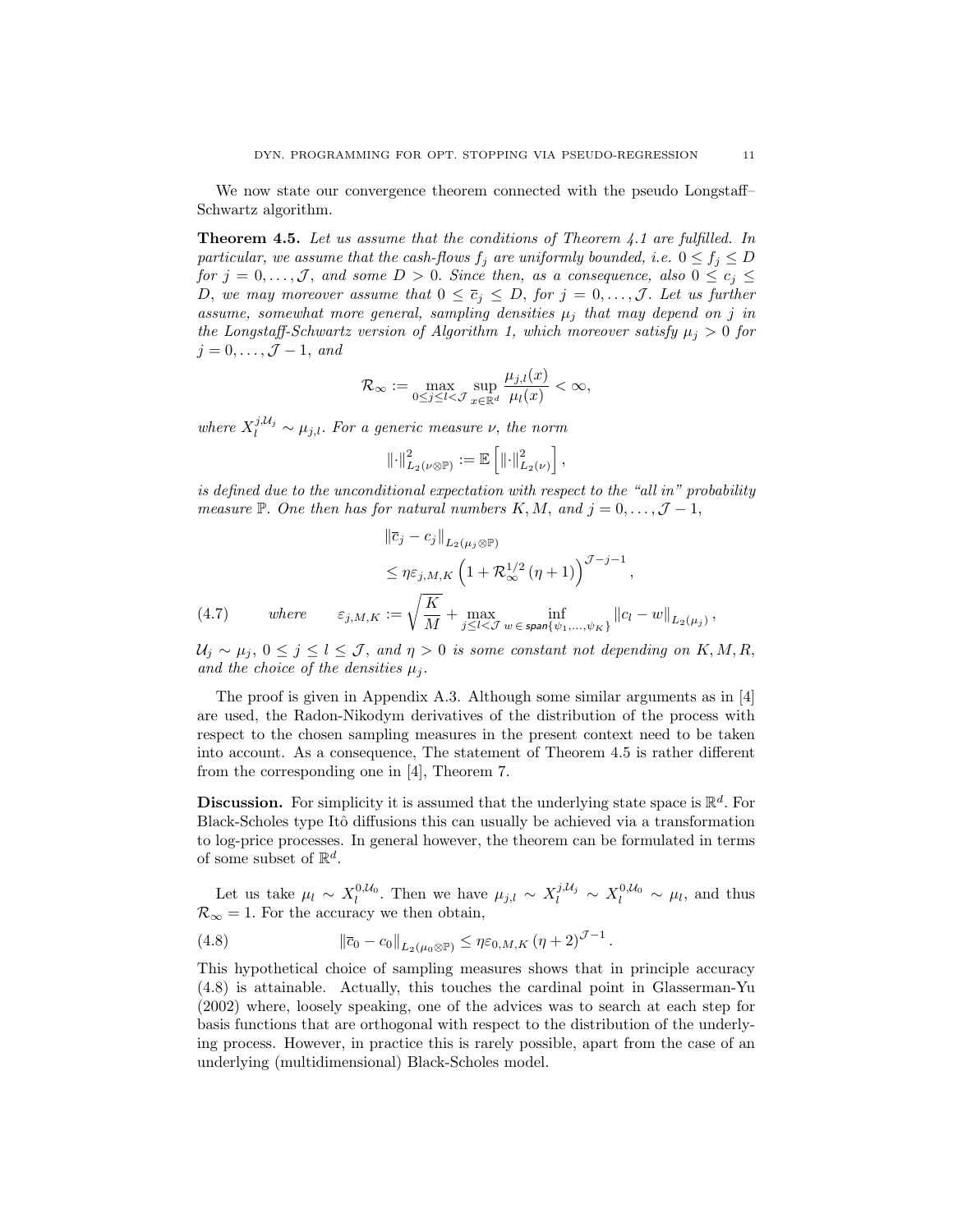In fact, this paper proposes to go beyond Glasserman-Yu (2002): Based on Theorem 4.5 we suggest to search for "suitable" densities  $\mu_0, ..., \mu_{\mathcal{J}-1}$  such that, on the one hand, the densities  $\mu_l$  are in some sense close to the densities of  $X_l^{0,\mathcal{U}_0}$ , for  $l = 0, ..., \mathcal{J}$ , such that  $\mathcal{R}_{\infty} < \infty$ , and on the other hand, they need to be such that for each exercise date l, a K-dimensional system of basis functions  $\Psi_l$  is available such that  $\langle \psi, \psi' \rangle$  is known for all  $\psi, \psi' \in \Psi_l$ , or even better  $\langle \psi, \psi' \rangle = \delta_{\psi \psi'}$ .

Let us choose the  $\mu_l$  such that

$$
\sup_{x \in \mathbb{R}^d} \frac{\mu_{l-1,l}(x)}{\mu_l(x)} = \sup_{x \in \mathbb{R}^d} \frac{\int \mu_{l-1}(x_l) p_{l-1,l}(x_{l-1}, x) dx_{l-1}}{\mu_l(x)} \leq \mathcal{R}_l, \quad l = 0, ..., \mathcal{J} - 1,
$$

where we denote by  $p_{l,l'}(x_l, x_{l'})$  the density of  $X_{l'}^{0,x_l}$  for  $0 \leq l < l' < \mathcal{J}$ . We then have that,

$$
\mu_{j,l}(x) = \int dx_j \mu_j(x_j) p_{j,l}(x_j, x_l)
$$
  
= 
$$
\int dx_{j+1} p_{j+1,l}(x_{j+1}, x_l) \int dx_j \mu_j(x_j) p_{j,j+1}(x_j, x_{j+1})
$$
  

$$
\leq \mathcal{R}_{j+1} \int dx_{j+1} \mu_{j+1}(x_{j+1}) p_{j+1,l}(x_{j+1}, x_l)
$$
  

$$
\leq \dots \leq \mathcal{R}_{j+1} \mathcal{R}_{j+2} \dots \mathcal{R}_l,
$$

and so since  $\mathcal{R}_l \geq 1$  for each l,

$$
\mathcal{R}_{\infty} := \max_{0 \leq j \leq l < \mathcal{J}} \mathcal{R}_{j+1} \mathcal{R}_{j+2} \cdots \mathcal{R}_l = \mathcal{R}_0 \mathcal{R}_1 \cdots \mathcal{R}_{\mathcal{J}-1} < \infty.
$$

**Example 4.6.** A typical application would be the case where  $p_{l,l'}(x_l, x_{l'})$  is sub-Gaussian with some, possibly complicated, correlation structure. For instance, if

$$
p_{l-1,l}(x_{l-1},x_l) \leq \frac{\mathcal{R}_l}{\sqrt{(2\pi)^d \det(\Sigma^{(l)})}} \exp\left[-\frac{1}{2}(x_{l-1}-x_l)^T \Sigma^{(l)}(x_{l-1}-x_l)\right]
$$
  
=:  $\mathcal{R}_l q_{l-1,l}(x_{l-1},x_l)$ ,

for a simple covariance matrix  $\Sigma^{(l)}$ , for instance a diagonal matrix, we may take recursively,

$$
\mu_l(x_l) = \int dx_{l-1} \mu_{l-1}(x_{l-1}) q_{l-1,l}(x_{l-1}, x_l) \geq \frac{1}{\mathcal{R}_l} \mu_{l-1,l}(x_l).
$$

Of course, it is advantageous to choose  $\Sigma^{(l)}$  such that  $\mathcal{R}_l$  is only slightly larger than one.

In the case of a uniform sampling density  $\mu$ , i.e.  $\mu = \mu_j$  for all  $j = 0, ..., \mathcal{J} - 1$ , one should try to find  $\mu$  such that

(4.9) 
$$
\mathcal{R}_{\infty} := \max_{0 \leq j \leq l < \mathcal{J}} \sup_{x \in \mathbb{R}^d} \frac{\int \mu(x_j) dx_j p_{j,l}(x_j, x)}{\mu(x)} < \infty.
$$

In this respect, the following proposition gives a quite generic suggestion.

Proposition 4.7. Suppose that

$$
\max_{0 \le j < l < \mathcal{J}} p_{j,l}(x_j, x_l) \le C \exp[-\alpha |x_l - x_j|^\beta] \quad \text{for } \alpha, \beta > 0.
$$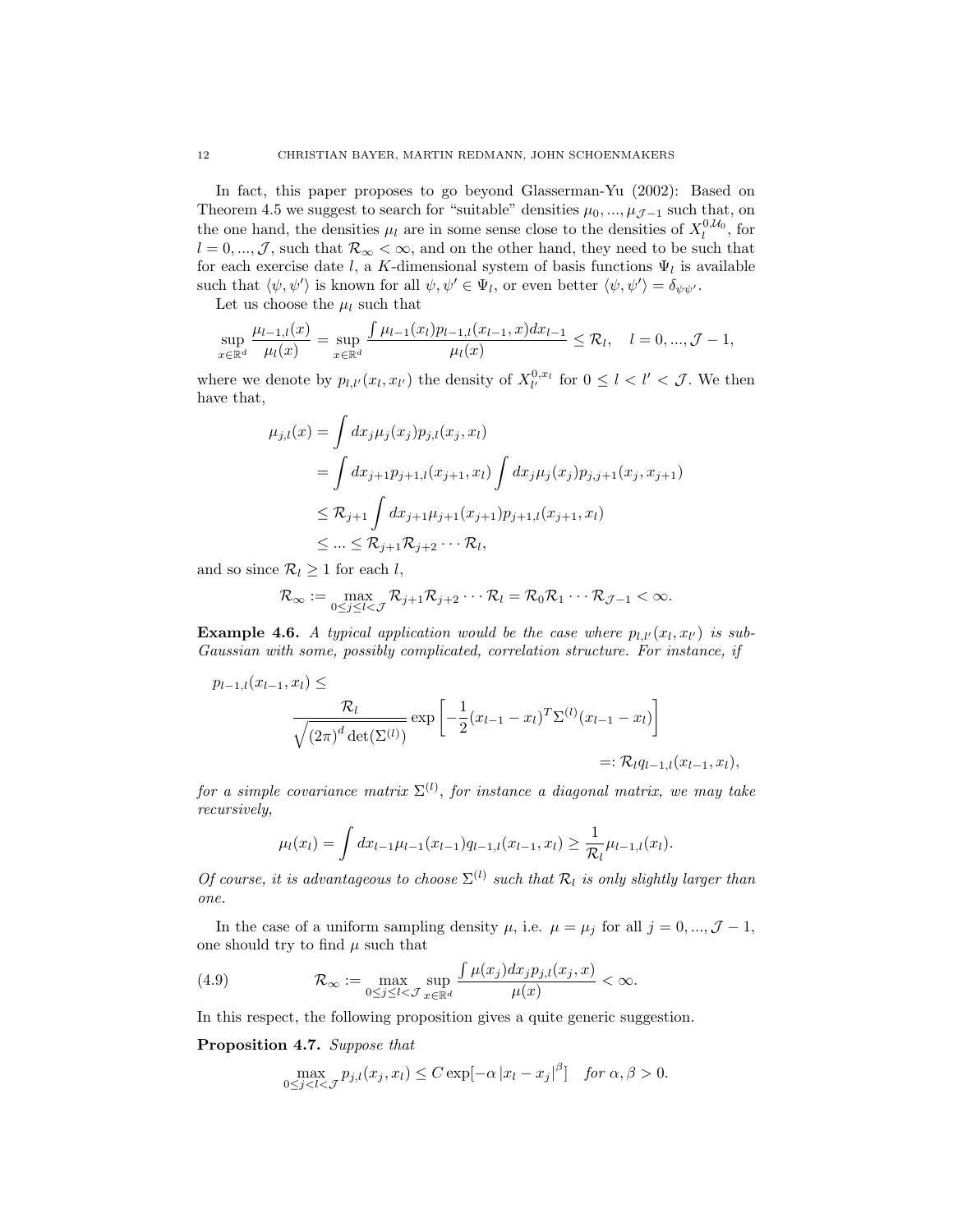Then any exponential sampling density of the form

$$
\mu_{\theta,a}(y) = C_{\theta} \exp \left[-\theta |y-a|\right], \quad \theta > 0, \quad a \in \mathbb{R}^d
$$

with  $C_{\theta} > 0$  being a normalization constant (also depending on d), satisfies (4.9). Let  $p_{j,l}(x_j, x)$  be the density of the log-stock price process

$$
X_l^{j,x_j} := \log S_l^{j,y_j}
$$

with  $y_j := \exp[x_j]$  to be interpreted component wise. Then, if moreover  $\theta > 2$  and  $\beta > 1$ , we have in addition finite first two moments of the stock prices boosted by the sampling measure. It then even holds that

$$
\mathbb{E}\left[\left(S_l^{j,\exp[\mathcal{U}]} \right)^2\right] \leq \mathbb{E}\left[\exp\left[\left|X_l^{j,\mathcal{U}} \right|^2\right]\right] < \infty.
$$

*Proof.* Trivially, for all  $x, y \in \mathbb{R}^d$  we have

$$
(4.10) \t - ||x| - |y|| \le |y| - |x|.
$$

One thus has (with  $\int := \int_{\mathbb{R}^d}$ ) for  $\theta > 0$ ,

$$
\frac{\int \mu_{\theta,a}(y) \, dy p_{j,l}(y,x)}{\mu_{\theta,a}(x)} \le C \int \exp\left[-\theta \, |y-a| + \theta \, |x-a|\right] \exp\left[-\alpha \, |x-y|^{\beta}\right] dy
$$
\n
$$
= C \int \exp\left[-\theta \, |x-y-a| + \theta \, |x-a|\right] \exp\left[-\alpha \, |y|^{\beta}\right] dy
$$
\n
$$
\le C \int \exp\left[-\theta \, |x-a| - |y|\right] + \theta \, |x-a|\right] \exp\left[-\alpha \, |y|^{\beta}\right] dy
$$
\n(using (4.10)) \le C \int \exp\left[\theta \, |y|\right] \exp\left[-\alpha \, |y|^{\beta}\right] dy =: \mathcal{R}\_{\infty} < \infty,

since  $\beta > 1$ . Further we have

$$
\mathbb{E}\left[\exp\left[\left|X_{l}^{j,\mathcal{U}}\right|^{2}\right]\right] = \int\int\mu_{\theta}(y)p_{j,l}(y,z)\exp\left[|2z|\right]dydz
$$
  
\n
$$
\leq CC_{\theta}\int\int\exp\left[-\theta\left|y-a\right|\right]\exp[-\alpha\left|z-y\right|^{\beta}]\exp\left[|2z|\right]dydz
$$
  
\n
$$
= CC_{\theta}\int\int\exp[-\alpha\left|y\right|^{\beta}]\exp\left[-\theta\left|z-a-y\right|+2\left|z\right|\right]dydz.
$$

Then observe that (using (4.10) two times)

$$
-|z - a - y| \le -||z - a| - |y|| \le |y| - |z - a|
$$
  
\n
$$
\le |y| - ||z| - |a|| \le |y| + |a| - |z|,
$$

hence,

$$
-\theta |z - a - y| + 2 |z| \le \theta |y| + \theta |a| - (\theta - 2) |z|.
$$

Thus we get

$$
\mathbb{E}\left[\exp\left[\left|X_l^{j,\mathcal{U}}\right|^2\right]\right] \le CC_\theta \int \exp[-\alpha|y|^\beta] \exp[\theta|y| + \theta|a|] dy
$$

$$
\int \exp[-(\theta-2)|z|] dz < \infty,
$$
for  $\beta > 1$  and  $\theta > 2$ .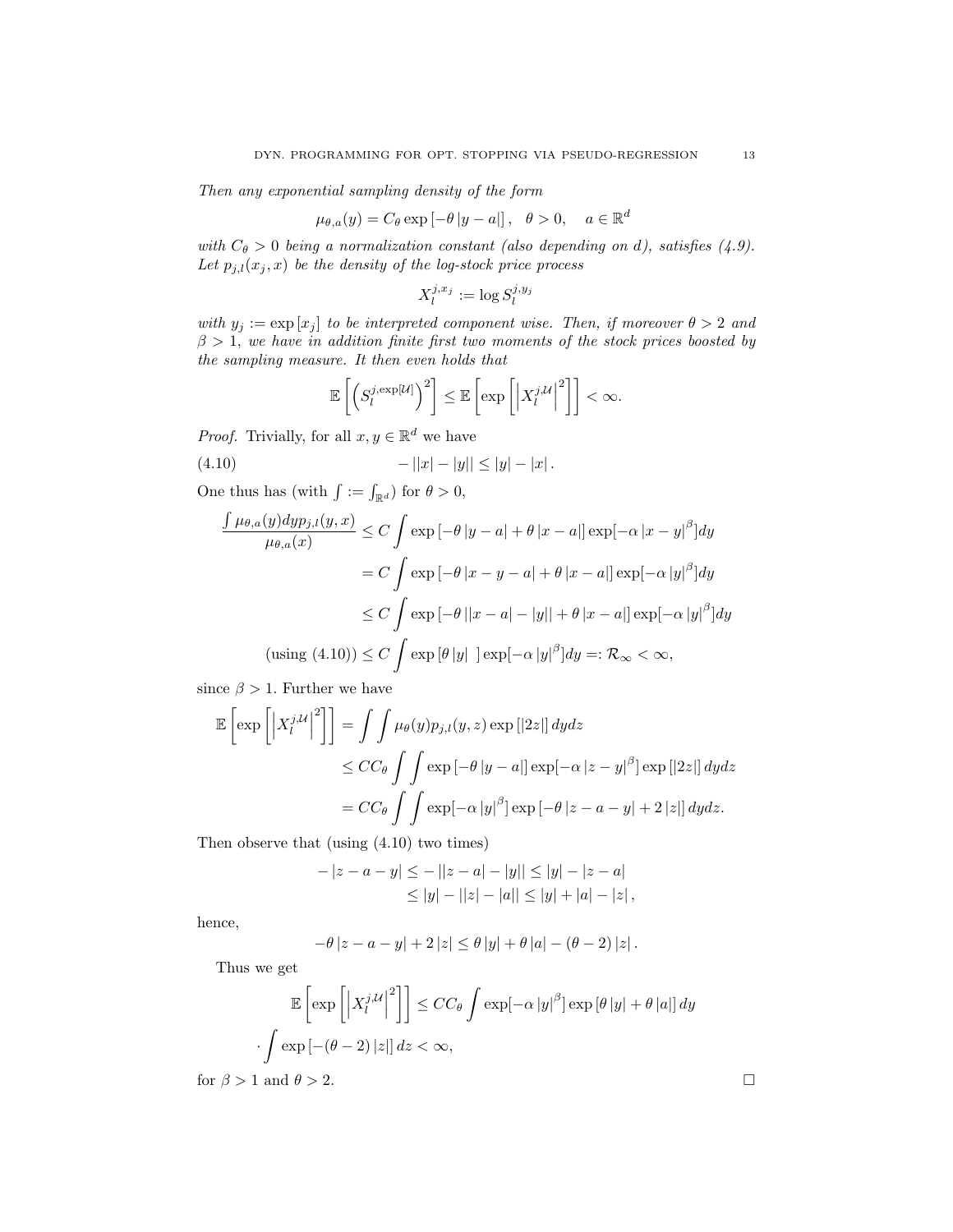## 5. Computational cost

We will now discuss the advantages and disadvantages of the two different approaches for various use-cases, both in the context of the Tsitsiklis–van Roy algorithm and the Longstaff–Schwartz algorithm. The main issue is, of course, the relation between computational work and accuracy. Comparing Theorems 4.1 and 4.2, we see that the error as function of the number of basis functions  $K$ , the choice of basis functions  $\psi_1, \ldots, \psi_K$  and the number of samples M is roughly equivalent for both methods.

**Remark 5.1.** We ignore the different constants as well as the additional  $\ln M$  term in Theorem  $4.2$ . In practice, different constants may, of course, have drastic effects ion run-time, which is why the numerical experiments presented in Section 6 are crucial. A more subtle difference is related to the choice of the measure with respect to which the error is calculated. Also we note that we only focus on the cost of computing the functions  $c_j$ , respectively  $v_j$ , as the other aspects of the computation have negligible cost, independent of the chosen regression method.

Let us recall our general setting: we are given a cash-flow process  $Z_j = f_j(X_j)$ ,  $j = 0, \ldots, \mathcal{J}$ , which is based on an  $\mathbb{R}^d$ -valued Markov process  $X_j$ ,  $j = 0, \ldots, \mathcal{J}$ , and we would like to compute the corresponding Bermudan option price. In the following, we need to make certain assumptions on the simulation.

Assumption 5.2. We can exactly simulate the Markov process X. More precisely, given a sample of  $X_j$ , we can simulate a sample of  $X_{j+1}$ ,  $j = 0, \ldots, \mathcal{J} - 1$ , exactly at cost normalized to one.

Assumption 5.2 seems to restrict us to simple models such as Black-Scholes or Bachelier, for which exact simulation is easily possible, but note that any discretization error would be expected to effect both regression algorithms in the same way, both with respect to accuracy and with respect to computational cost. Therefore, we think that Assumption 5.2 is justified.

Remark 5.3 (Cost model). In the discussions of computational cost, all estimates shall be understood as counting the number of function evaluations. More precisely, each of the following operations incurs one unit cost:

- Generating one sample of  $X_{j+1}$  conditional on  $X_j$ ;
- Evaluating a basis function  $\psi_k$  at one point x;
- An elementary floating point calculation such as a product between two floating point numbers.

Of course, these operations incur very different computational costs in practice. However, note that it is very difficult to realistically bound true computational times any way. These may heavily depend on hardware features (e.g., cache misses), and, in particular, on the implementation details.

5.1. Tsitsiklis–van Roy algorithm. With Assumption 5.2, we can already describe the computational work of the standard regression algorithm.

Proposition 5.4 (Computational cost of standard regression). The computational cost of the standard regression satisfies

$$
\mathcal{C}_{reg} = \mathcal{O}\left(\mathcal{J}(MK^2 + K^3)\right).
$$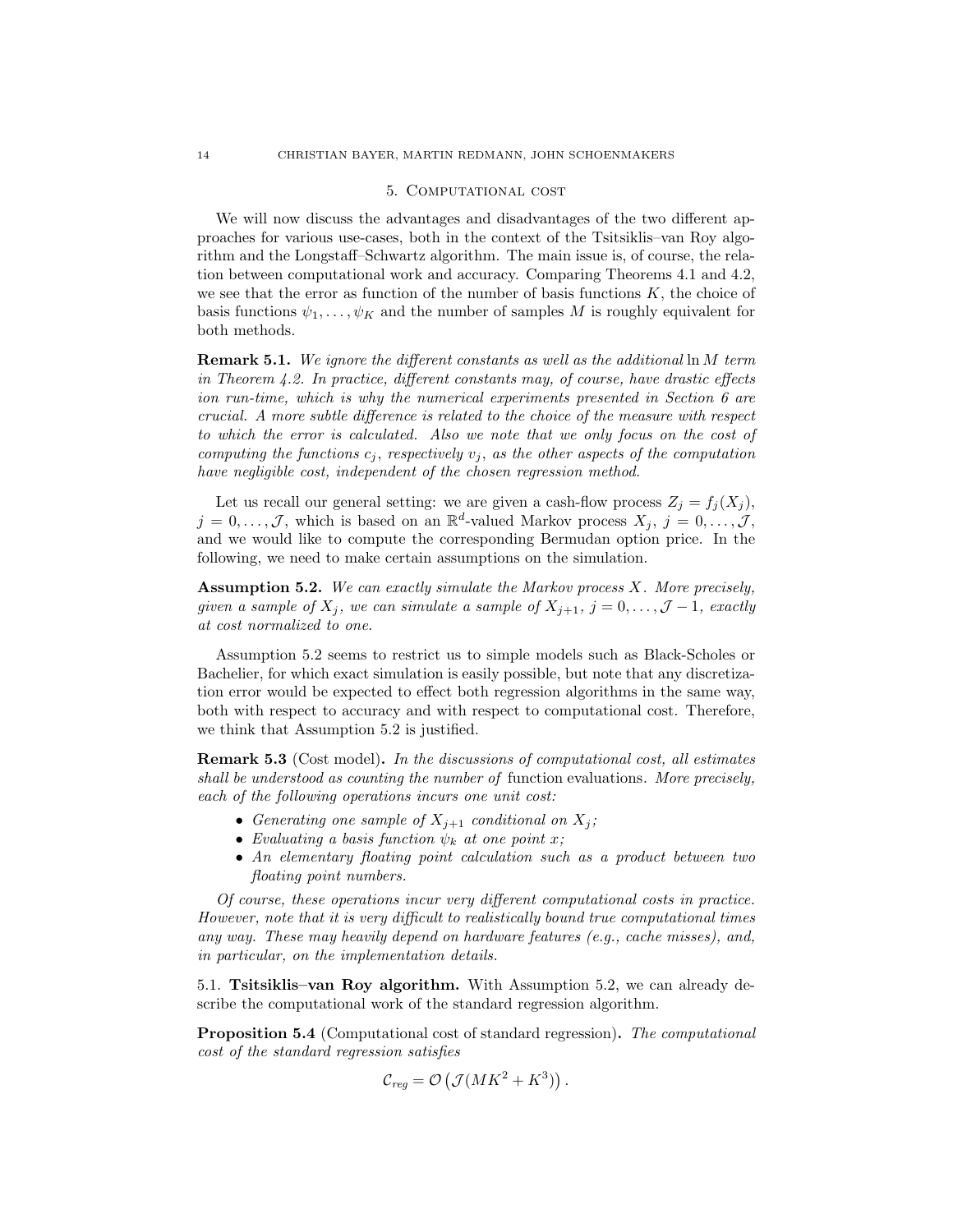Proof. This result is, of course, very well known. The dominating terms for the computational cost the computation of the random matrix  $\mathcal{N}^{\top}\mathcal{N}$  and the computation of the coefficient  $\tilde{\beta}$  by, e.g., LU or Cholesky decomposition. Both operations have to be recomputed for each exercise time  $i = 0, \ldots, \mathcal{I} - 1$ . have to be recomputed for each exercise time  $j = 0, \ldots, \mathcal{J} - 1$ .

For the pseudo regression approach we will operate under

**Assumption 5.5.** The basis functions  $\psi_1, \ldots, \psi_K$  are chosen such that the matrix  $\mathcal G$  is given explicitly.

The assumption is most easily satisfied by choosing the basis function to be orthonormal polynomials w.r.t.  $\mu$ . Then we obtain

Proposition 5.6 (Computational cost of pseudo regression). The computational cost of pseudo regression under Assumptions 5.2 and 5.5 satisfies

$$
\mathcal{C}_{pseudo} = \mathcal{O}\left(\mathcal{J}MK + \mathcal{J}K^2 + K^3\right).
$$

If, in addition, the basis functions are orthonormal w.r.t.  $\mu$ , then the cost instead satisfies

$$
\mathcal{C}_{pseudo} = \mathcal{O}\left(\mathcal{J}MK\right).
$$

*Proof.* First we need to compute the LU decomposition of the matrix  $\mathcal{G}$ , at cost proportional to  $K^3$ —independent of  $\mathcal J$ . We also need to simulate the random variables U and set up the matrix M at cost  $\mathcal{O}(MK)$ . In each iteration of the algorithm, we then need to simulate the vector  $\mathcal Y$  and multiply  $\mathcal M^{\top} \mathcal Y$  at cost proportional to MK. Finally, assembling the solution of the linear system  $\mathcal{G}\bar{\beta} = \frac{1}{M} \mathcal{M}^\top \mathcal{Y}$  incurs costs proportional to  $K^2$ .

In the orthonormal case, we have  $\mathcal{G} = \mathcal{G}^{-1} = \mathrm{Id}_K$ , and the cost of setting up  $\mathcal M$ and multiplying  $\mathcal{M}^{\top} \mathcal{Y}$  becomes dominant.

In practice, even better cost savings are possible under

Assumption 5.7. The Markov process  $X$  is homogeneous in time, i.e., the conditional distribution of  $X_{j+1}$  given  $X_j$  does not depend on j.

This condition is very often satisfied in financial models, and it has drastic implications for the pseudo regression algorithm (but not for the standard regression). Indeed, since the conditional distribution does not depend on  $j$ , and we always re-sample the starting points (at step j) from the same distribution  $\mu$ —instead of the distribution of  $X_i$ —, we can simply use the *same* samples for setting up  $\mathcal Y$  for each time-step in (4.1). Formally, the asymptotic cost does not change compared to Proposition 5.6, but in practice we do observe major effects due to decreasing constants.

Remark 5.8. It is well-understood in practice that it is generally beneficial to add the payoff function itself to the set of basis functions. This may cause problems for the pseudo regression, as the inner products of the payoff function with the other (typically polynomial) basis functions cannot be expected to be given in closed form, thereby violating Assumption 5.5. However, we can compute those scalar products numerically, by quadrature, quasi Monte Carlo or even standard Monte Carlo, at negligible extra cost, especially in the setting of Assumption 5.7. With some additional work, we can still achieve orthonormality by Gram-Schmidt.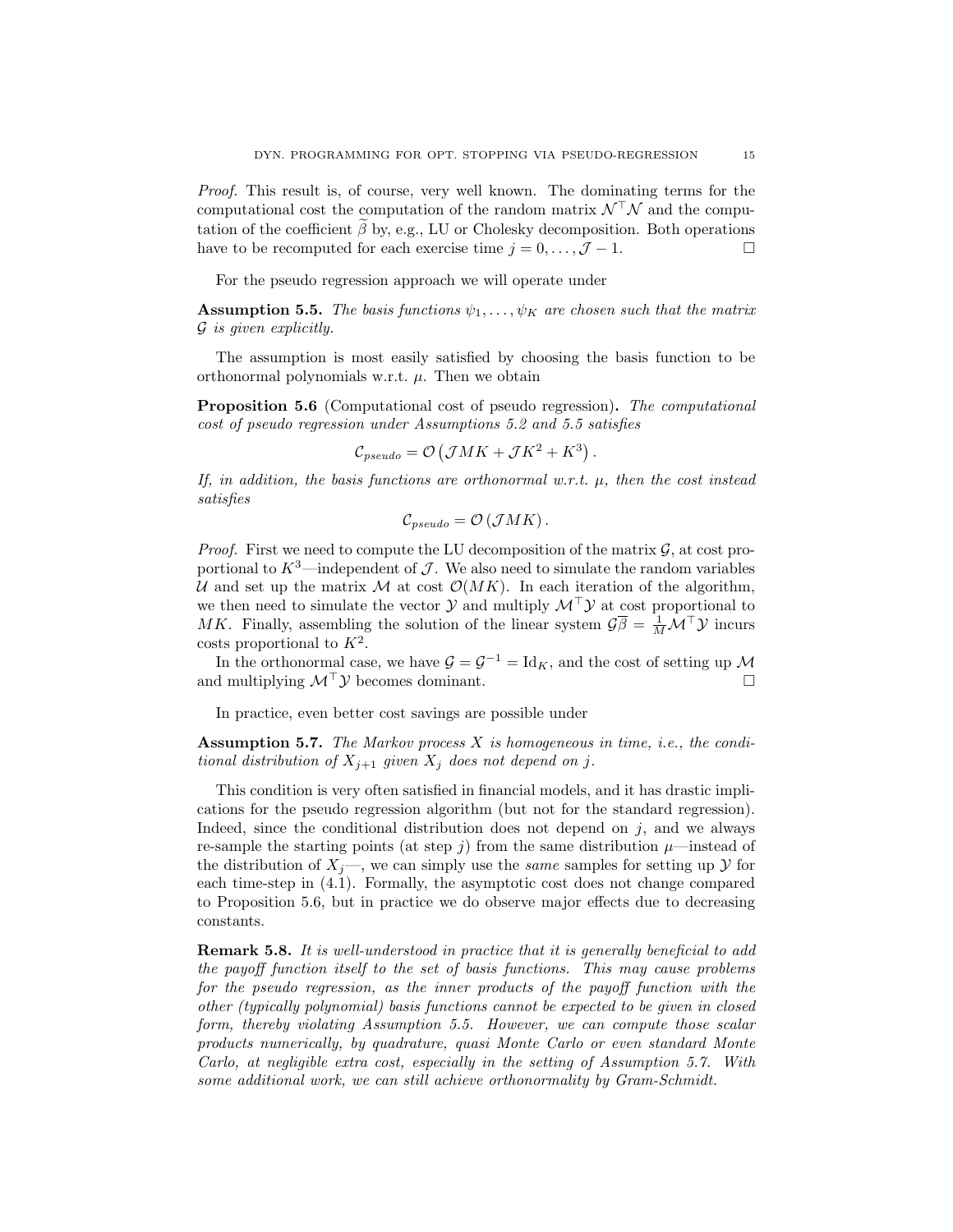Let us summarize the findings of this section by looking at the most typical case. Arguably, this is the case when  $M \gg K, \mathcal{J}$ . We may always choose basis functions to be orthonormal, hence we consider the second case in Proposition 5.6. For standard regression, the computational costs are, hence, asymptotically proportional to  $\mathcal{J}MK^2$ , whereas the pseudo regression only incurs costs proportional to  $\mathcal{J}MK$ . This will lead to a computational advantage, especially when  $K$  is large.

5.2. Longstaff–Schwartz algorithm. Asymptotically, the Longstaff–Schwartz algorithm based on standard regression usually incurs the same cost as the Tsitsiklis– van Roy algorithm based on standard regression (Proposition 5.4).

Proposition 5.9. The computational cost of the Longstaff–Schwartz algorithm due to  $(2.6)$ – $(2.8)$ , using standard regression, is

$$
\mathcal{C}_{reg} = \mathcal{O}(\mathcal{J}MK^2 + \mathcal{J}K^3).
$$

*Proof.* First we simulate all trajectories at cost  $\mathcal{O}(\mathcal{J}M)$  and evaluate the basis functions along all simulated values at cost  $\mathcal{O}(\mathcal{J}MK)$ . For each step j in the backward iteration we need to set up the matrix  $\mathcal{N}^{\top}\mathcal{N}$  at (individual) cost  $\mathcal{O}(MK^2)$ . Then we need to compute the right hand side  $\mathcal{Y}^{(j)}$  at cost  $\mathcal{O}(\mathcal{J}M)$ , which assumes that the values of the continuation function at times  $j + 1, \ldots, \mathcal{J}$  have been precomputed in the earlier stages of the backward iteration. Finally, compute the coefficients at cost  $\mathcal{O}(MK^2 + K^3)$ .  $\Box$ 

If we apply the Longstaff–Schwartz algorithm with pseudo-regression we note an important difference compared to Tsitsiklis–van Roy: in the standard case of the algorithm (presented in Section 3.2) we potentially have to evaluate the basis functions  $\psi_1, \ldots, \psi_K$  for each sample  $X_r^{j-1, \mathcal{U}^m}$ ,  $r = j, \ldots, \mathcal{J}$ . In the worst case, this incurs costs proportional to  $\mathcal{J}^2KM$  on top. Hence, we obtain

Proposition 5.10. The computational cost of the Longstaff–Schwartz algorithm based on pseudo regression is

$$
\mathcal{C}_{pseudo} = \mathcal{O}\left(\mathcal{J}K^2 + K^3 + \mathcal{J}^2 MK\right).
$$

If the basis functions are orthonormal w.r.t.  $\mu$ , then the costs reduce to

$$
\mathcal{C}_{pseudo} = \mathcal{O}(\mathcal{J}^2 MK).
$$

Suppose that we are actually in the setting of Assumption 5.7. Then we may once again duplicate the samples. In this case, we still need to simulate full trajectories starting from the sampled initial points at  $j = 0$ , but we can then "shift" those samples in time. In this case, we only need to evaluate the basis functions at  $X_r^{0, \mathcal{U}^m}$ ,  $r = j, \ldots, \mathcal{J}$ , which incurs an additional cost  $\mathcal{O}(\mathcal{J}MK)$ . On the other hand, we will get a cost component  $\mathcal{O}(\mathcal{J}^2M)$  simply from assembling  $\mathcal{Y}^{(j)}$  for each j. In total, we obtain

Proposition 5.11. If Assumption 5.7 holds and we duplicate samples, then the computational cost of the Longstaff–Schwartz algorithm based on pseudo regression is

$$
\mathcal{C}_{pseudo} = \mathcal{O}\left(\mathcal{J}K^2 + K^3 + \mathcal{J}MK + \mathcal{J}^2M\right).
$$

If the basis functions are orthonormal w.r.t.  $\mu$ , then the costs reduce to

$$
\mathcal{C}_{pseudo} = \mathcal{O}\left(\mathcal{J}MK + \mathcal{J}^2M\right).
$$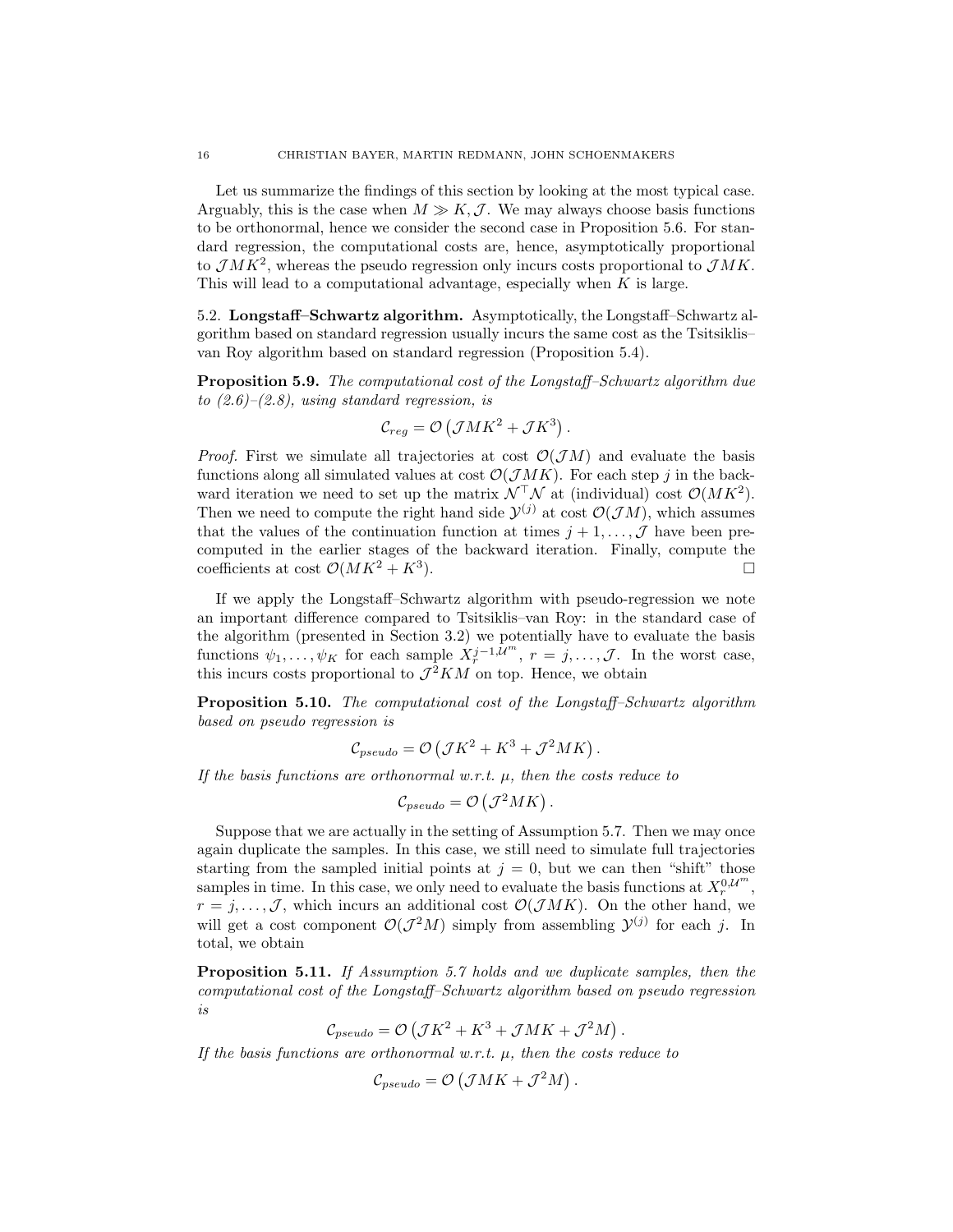Let us, once again, summarize the discussion on the computational costs by looking at a typical case. For true Bermudan options,  $\mathcal J$  is, of course, fixed, while M and K need to be increased in order to improve the accuracy of the estimator. Hence, the typical case for asymptotic considerations is probably  $M \gg K \gg \mathcal{J}$ . Once again, we may very well assume to have chosen orthonormal basis functions together with Assumption 5.7. Hence, regarding pseudo regression, we are in the second case of Proposition 5.11. Under these conditions, the computational cost of the Longstaff–Schwartz algorithm with standard regression is asymptotically proportional to  $\mathcal{J}MK^2$ , while the pseudo regression incurs cost asymptotically proportional to  $\mathcal{J}MK$ . Again, the costs of the standard regression dominate in the long run.

#### 6. Numerical experiments

Unless otherwise stated, the numerical experiments below are run on a laptop computer with an Intel $\Omega$  Core<sup>TM</sup> i7-6500U processor and 8GB RAM. All algorithms are implemented and executed in GNU Octave version 4.0.3 running on openSUSE Leap 42.3. Moreover, all the codes are single-threaded.

We consider a Bermudan Max-Call option on  $n$  assets which, for instance, has already been considered in [1]. The assets  $X<sup>i</sup>$  are identically distributed and yield dividends with rate  $\delta$ . They are given as the solutions to

(6.1) 
$$
dX_t^i = (r - \delta)X_t^i dt + \sigma X_t^i dW_t^i, \quad X_0^i = x_0, \quad t \in [0, T], \quad i = 1, ..., n,
$$

where  $W<sup>i</sup>$  are independent scalar Brownian motions. The interest rate r as well as  $\sigma$  are constant. We assume to have  $\mathcal{J} + 1$  exercise dates  $0 \le t_0 < t_1, \ldots < t_{\mathcal{J}} \le T$ in which the option holder may exercise to obtain the payoff

(6.2) 
$$
h(X_t) = (\max(X_t^1, ..., X_t^n) - \kappa)^+,
$$

where  $\kappa > 0$ . Moreover, we introduce the discounted payoff function by  $f_t(X_t) =$  $e^{-rt}h(X_t)$ .

Throughout the remainder of this section, it is assumed that  $T = 3$ ,  $r = 0.05$ ,  $\delta = 0.1, \sigma = 0.2$  and  $\kappa = 100$ . We further choose  $t_j = j\frac{T}{J}$  for  $j = 0, \ldots, J$ .

6.1. Option pricing using Tsitsiklis–van Roy. We aim to determine an approximation  $\bar{v}_0$  of the value  $Y_0$  of the Bermudan Max-Call option above. To do so, we use the algorithm of Tsitsiklis–van Roy [10], where the computation of the continuation functions  $\bar{c}_j$  (j = 0, ...,  $\mathcal{J}$  – 1) is based on the standard regression (SR). On the other hand we use the algorithm explained in Section 3.1 (see also Algorithm 1), in which SR is replaced by a pseudo regression (PR) method.

In this section, we set  $\mathcal{J} = 9$ . We choose random initial values  $\mathcal{U} \sim \mu$  within the PR for each component  $X^i$  given by (6.1). In fact, we set

$$
\mathcal{U} = e^{m_n + \hat{\sigma}_n Z},
$$

where  $Z \sim \mathcal{N}(0, 1)$ , i.e.,  $\mathcal{U}$  is log-normal distributed. We choose different mean parameter  $m_n$  and a variance parameter  $\hat{\sigma}_n$  depending on n. This is because we observe that we obtain somewhat better results if these parameter are slightly modified with the number of assets  $n$ .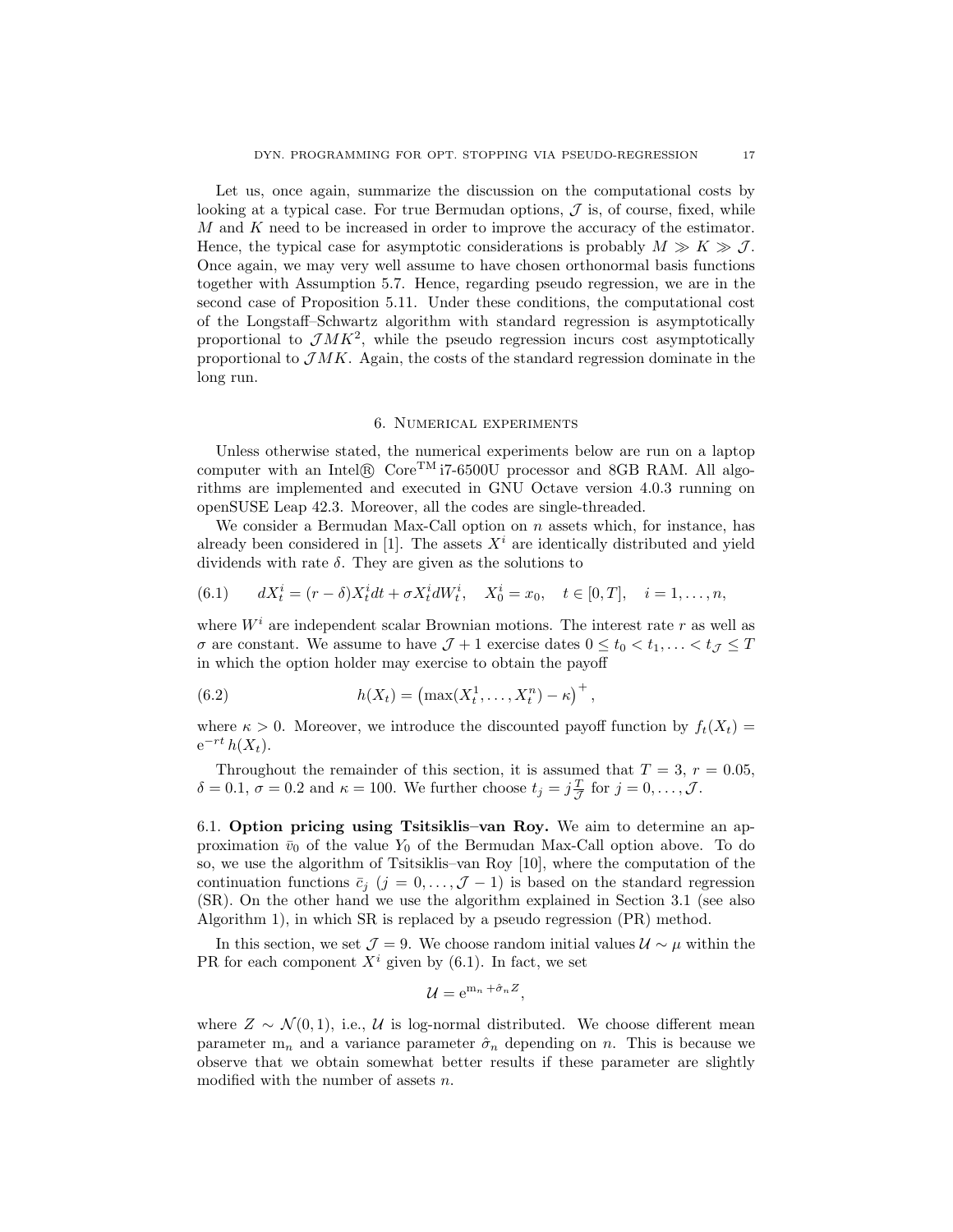We choose orthonormal polynomials  $(\psi_k)_{k=1,\dots,K}$  with respect to  $\mu$ . To be more precise, we introduce Hermite polynomials on  $\mathbb R$  of degree i which we denote by  $H_i$ . We then define  $\psi_1, \ldots, \psi_K$  via a suitable ordering of the functions

$$
\prod_{j=1}^{n} H_{i_j} \left( \frac{\ln(y_j) - \mathrm{m}_n}{\hat{\sigma}_n} \right)
$$

with  $i_1 + i_2 + \ldots + i_n \leq p$ , where  $p \in \mathbb{N}$  is the largest polynomial degree and  $i_j \in \mathbb{N}$ for all j. Thus, the total number of basis functions is  $K = \frac{(p+n)!}{n!n!}$  $\frac{p+n}{p! n!}$ . In fact, we just pick all the products of Hermite polynomials with total degree up to  $p$ , and use some bijection to assign them to an index  $k = 1, \ldots, K$ . In the following, the above orthonormal functions are not just used for the PR but also within the SR ansatz.

We now determine  $\bar{v}_0$  of the Bermudan option for the initial values  $x_0 = 90, 100, 110$ . Moreover, we conduct the numerical experiments for  $n = 2, 3, 4$  assets and we set  $p = 5$ . We aim to achieve the same accuracy for both the PR and the SR based algorithm in order to be able to compare both schemes. This can be done by using a different number of samples for PR than for SR. However, it is hard to find these numbers of samples such that both algorithms yield exactly the same output  $\bar{v}_0$ . Therefore, for both methods,  $M = 2e+06$  samples are used to derive the continuation functions, since we observe that in this case the PR and the SR based method lead to approximately the same output. Notice that the algorithm with a slightly lower number for  $\bar{v}_0$  can always be improved by using more samples.

We start with the case  $n = 2$ . We observe that  $X_t^i$  has a different mean and a different variance over time t. Consequently, we choose  $m_2$  and  $\hat{\sigma}_2$  such that U approximately covers the important areas of the range of  $X_t^i$  regardless of the particular time  $t \in [0, T]$  chosen. We see that both PR and SR perform almost equally well for the case  $n = 2$ , see first block of Table 1. It seems that PR even yields slightly better results for  $\bar{v}_0$ . The respective computational times can be found in Figure 1a. It turns out that the PR algorithm is more than three times faster.

It is possible to also take the same mean and variance parameter for  $n > 2$ . However, enlarging the variance slightly for  $n = 3$  leads to results which are a little bit better. The mean parameter remains the same as for  $n = 2$ . From the second block in Table 1, it can be seen that both algorithms lead to approximately the same value  $\bar{v}_0$ . The advantage of using PR is the much lower computational time. We know from Figure 1b that we save a factor of more than five compared to SR.

In the case of  $n = 4$ , the variance parameter is again enlarged compared to the case of having  $n = 3$  assets. We modify the mean parameter as well, for details see Table 1. Again, SR and PR yield results of the same quality, see third block of Table 1, whereas the PR based algorithm is extremely fast compared to the SR. Figure 1c shows that a factor of more than nine can be saved.

We conclude this section by considering the case  $n = 5$  separately. The reason is that in this case 8 GB RAM are not sufficient such that this experiment cannot be run on the laptop computer. Therefore, we use a computer with an HP BL460c Gen8 2xXeon Eight-Core processor with 128GB RAM. Again, the same version of Octave is used.

Notice that the experiments for  $n = 2, 3, 4$  have a different relative computational time on this computer when comparing PR and SR. The relative computational gain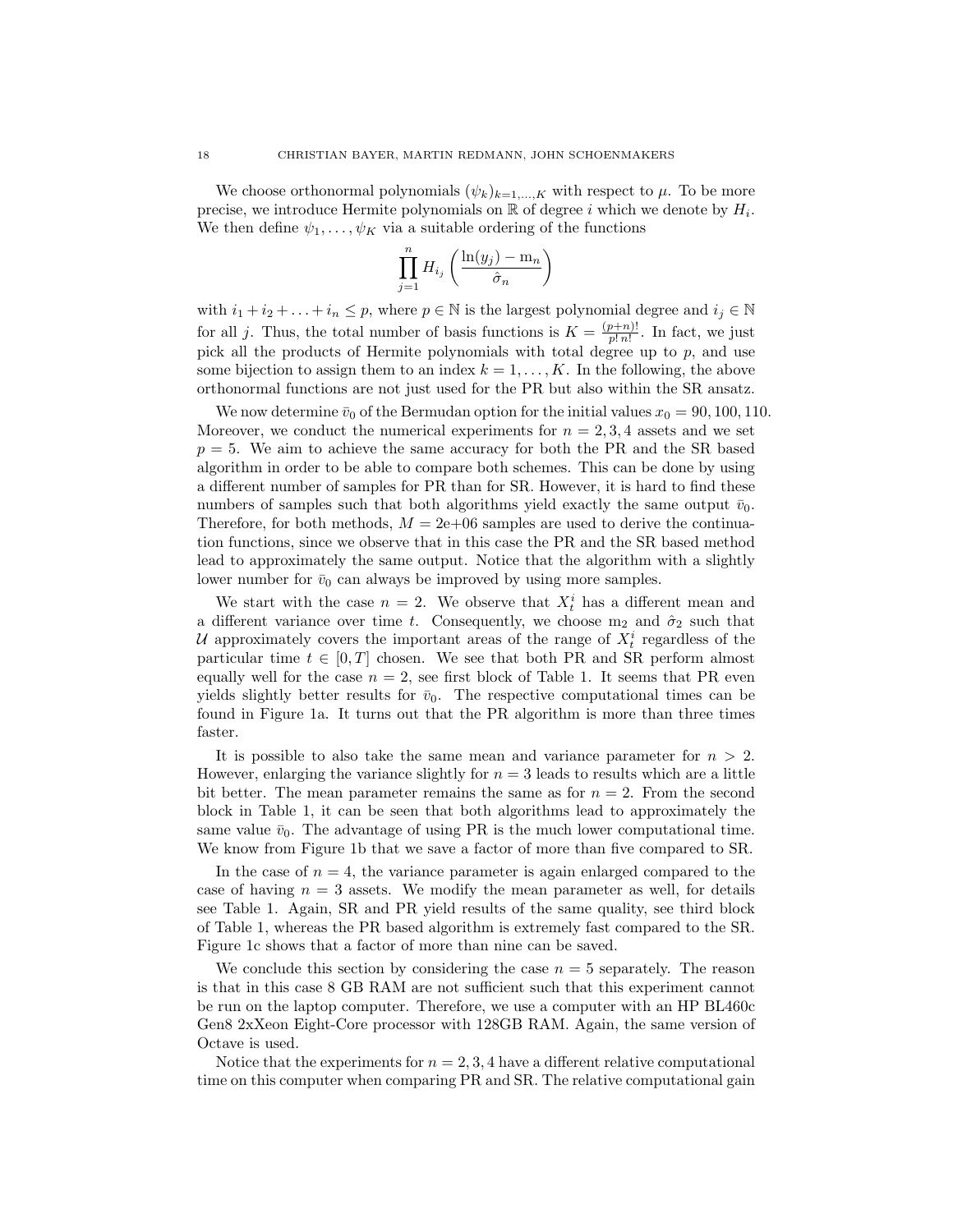| $x_0$ | $\bar{v}_0(x_0)$ based on PR | $\bar{v}_0(x_0)$ based on SR | Parameter used                   |
|-------|------------------------------|------------------------------|----------------------------------|
| $n=2$ |                              |                              |                                  |
| -90   | 8.046(0.006)                 | 8.030(0.006)                 | $K = 21, \hat{\sigma}_n = 0.26$  |
| 100   | 13.884 (0.008)               | 13.868 (0.008)               | and                              |
| 110   | 21.322(0.009)                | 21.314 (0.009)               | $m_n = ln(x_0) - 0.105$          |
| $n=3$ |                              |                              |                                  |
| -90   | 11.238(0.007)                | 11.234(0.007)                | $K = 56, \hat{\sigma}_n = 0.29$  |
| 100   | 18.640 (0.009)               | 18.640 (0.009)               | and                              |
| 110   | 27.533 (0.010)               | 27.520 (0.010)               | $m_n = \ln(x_0) - 0.105$         |
| $n=4$ |                              |                              |                                  |
| 90    | 14.045(0.008)                | 14.049 (0.008)               | $K = 126, \hat{\sigma}_n = 0.32$ |
| 100   | 22.638 (0.009)               | 22.638 (0.010)               | and                              |
| 110   | 32.527 (0.011)               | 32.531(0.011)                | $m_n = ln(x_0) - 0.179$          |

TABLE 1. Approximative value  $\bar{v}_0$  of the Bermudan option based on SR and PR for  $\mathcal{J} = 9$  using Tsitsiklis–van Roy. The computation of the continuation functions is based on  $M = 2e+06$  samples.

of using PR is then 15 to 25 percent lower than the factors obtained in Figure 1. This indicates that the computational gain also depends on the architecture of the underlying computer.

Another reason to investigate this case separately is that we use a larger number of samples for the PR based algorithm in order to achieve the same value  $\bar{v}_0$  for both methods. In fact, we use  $M = 8e+06$  samples for PR and  $M = 2e+06$  samples for SR. It can be seen from Table 2 that both algorithms yield the same value for  $\bar{v}_0$ . Although four times more samples are used for PR, the algorithm is still more than two times faster, see Figure 2. Notice that the absolute computational time on the 128GB RAM computer is much larger than the one on the 8GB RAM laptop computer. This explains the large values in Figure 2.

| $x_0$ | $\bar{v}_0(x_0)$ based on PR $\bar{v}_0(x_0)$ based on SR |               | Parameter used                   |
|-------|-----------------------------------------------------------|---------------|----------------------------------|
| $n=5$ |                                                           |               |                                  |
| 90    | 16.569(0.008)                                             | 16.570(0.008) | $K = 252, \hat{\sigma}_n = 0.34$ |
| 100   | 26.090(0.010)                                             | 26.088(0.010) | and                              |
| 110   | 36.718(0.011)                                             | 36.715(0.011) | $m_n = \ln(x_0) - 0.21$          |

TABLE 2. Approximative value  $\bar{v}_0$  of the Bermudan option based on SR and PR for  $\mathcal{J} = 9$  and  $n = 5$  using Tsitsiklis–van Roy. The computation of the continuation functions is based on  $M = 2e+06$ samples for SR and on  $M = 8e+06$  samples for PR.

**Remark 6.1.** Comparing the values  $\bar{v}_0$  from the PR variant of the Tsitsiklis–van Roy algorithm in Tables 1 and 2 with the lower bounds in [1, Table 2], it can be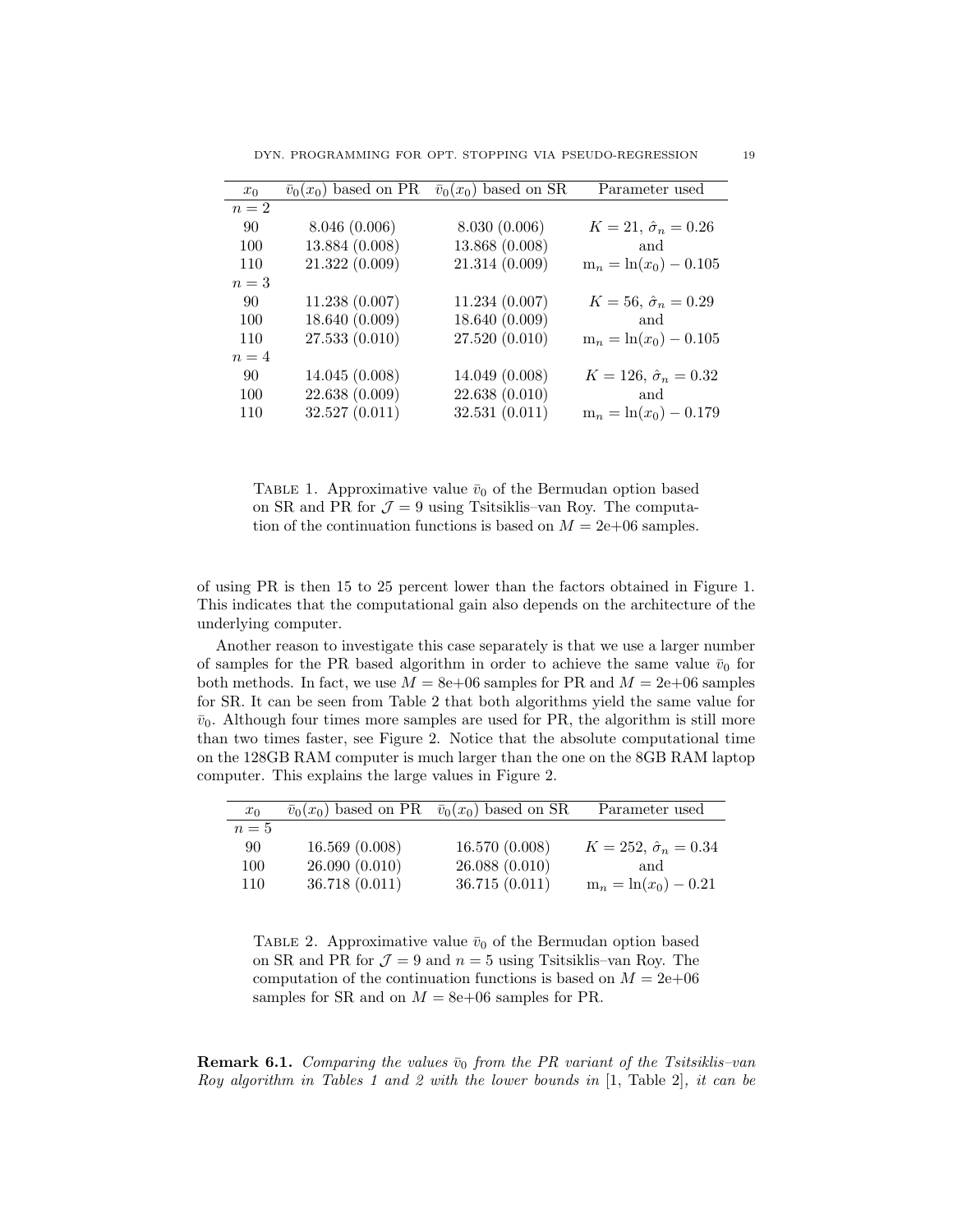

(c) Computational times for  $n = 4$ .

FIGURE 1. Time to compute continuation functions using Tsitsiklis–van Roy and  $M = 2e+06$  samples; standard versus pseudo regression for  $n = 2, 3, 4$  and  $\mathcal{J} = 9$ .



FIGURE 2. Time to compute continuation functions using Tsitsiklis–van Roy on a computer with 128GB RAM; standard  $(M = 2e+06)$  versus pseudo  $(M = 8e+06)$  regression for  $n = 5$ and  $\mathcal{J}=9$ .

seen that these values are very close to each other. To be more precise, we achieve  $99.76\% - 99.94\%$  (n = 2),  $99.63\% - 100.01\%$  (n = 3) and  $99.71\% - 99.98\%$  (n = 5)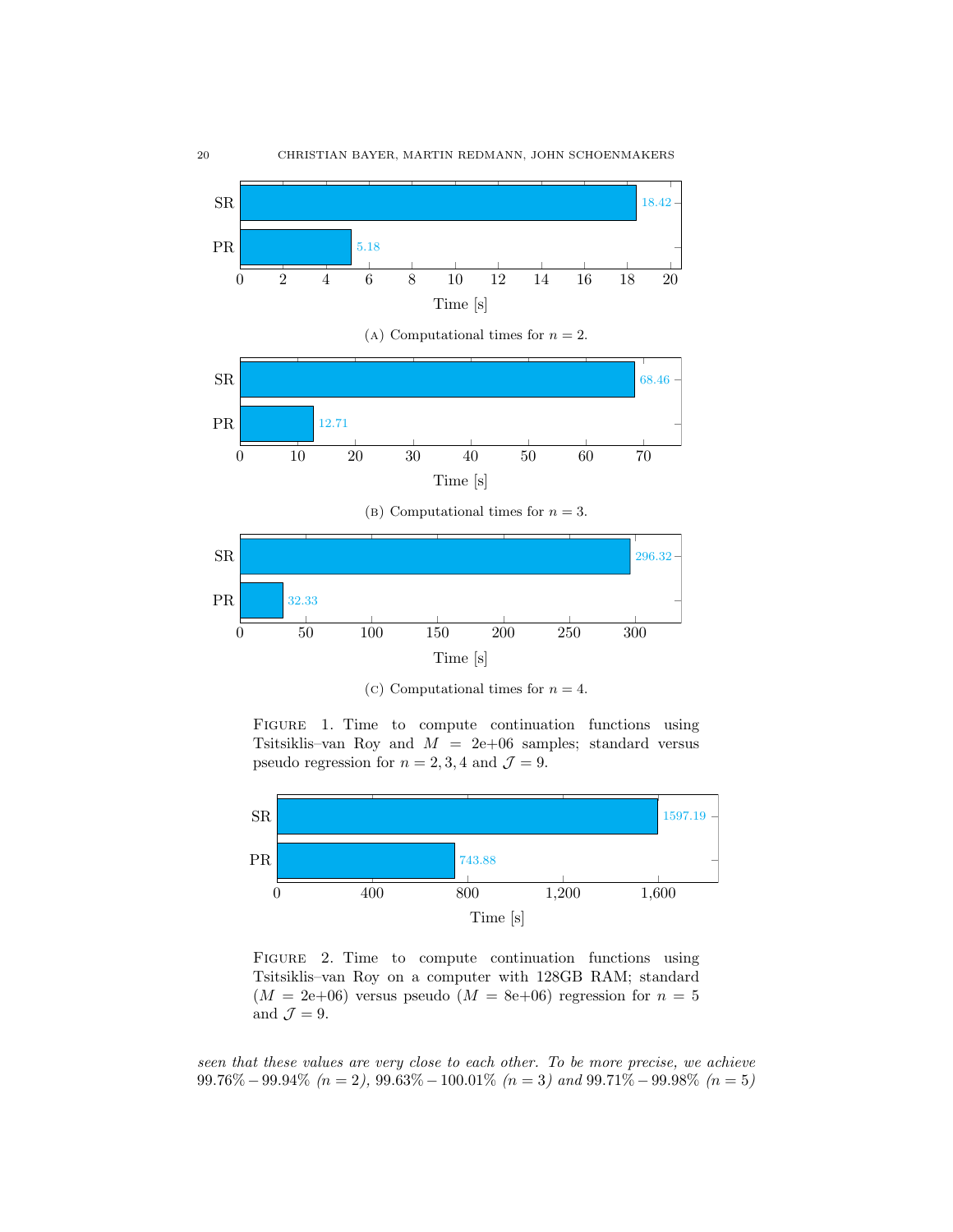of the values in [1] depending on the particular initial value. For the case  $n = 4$  no reference value is known to us.

6.2. Option pricing using Longstaff–Schwartz. In this section, we study the same problem as in Section 6.1. However, we now determine the approximation  $\bar{v}_0$  for the value of the Bermudan Max-Call option based on Longstaff–Schwartz. Again, we investigate a PR based version (see Section 3.2) and a SR based method (see [8]) for this approach in order to derive the continuation functions  $\bar{c}_i$ .

We observe from the simulations that PR is clearly faster than SR for Longstaff-Schwartz for  $n > 2$  using the same parameter as in Section 6.1. Instead of presenting the same experiments for Longstaff–Schwartz again, we only point out one case in which we see a very large gain in terms of computational time. For that reason, we study the case  $n = 4$  only and modify the number of exercise dates to five, i.e.,  $J = 4$ . All other parameter remain as before. Table 3 shows us that both types of regression provide a similar value for  $\bar{v}_0$  but using SR is more than two times more expensive, compare Figure 3.

| $x_0$ | $\bar{v}_0(x_0)$ based on PR $\bar{v}_0(x_0)$ based on SR |                | Parameter used                   |
|-------|-----------------------------------------------------------|----------------|----------------------------------|
| $n=4$ |                                                           |                |                                  |
| 90    | 13.719(0.008)                                             | 13.708 (0.008) | $K = 126, \hat{\sigma}_n = 0.32$ |
| 100   | 22.170 (0.010)                                            | 22.163(0.010)  | and                              |
| 110   | 31.914(0.011)                                             | 31.915(0.011)  | $m_n = ln(x_0) - 0.179$          |

TABLE 3. Approximative value  $\bar{v}_0$  of the Bermudan option based on SR and PR for  $\mathcal{J} = 4$  using Longstaff–Schwartz.



FIGURE 3. Time to compute continuation functions using Longstaff–Schwartz; standard versus pseudo regression for  $n = 4$ and  $\mathcal{J}=4$ .

Remark 6.2. The gain of the pseudo-regression version of the Longstaff–Schwartz algorithm with respect to the standard one is generally smaller than the gain in Section 6.1, in the context of Tsitsiklis–van Roy. The reason is clear: The backward steps  $(2.6)$ – $(2.8)$  in the standard algorithm cannot be straightforwardly modified to a pseudo-regression based setting. Therefore in order to construct a vector  $\mathcal{Y}^{(j)}$ of stopped cash-flows in a pseudo-regression based setup analogue to the standard method, new trajectories are simulated for each exercise date starting from an initial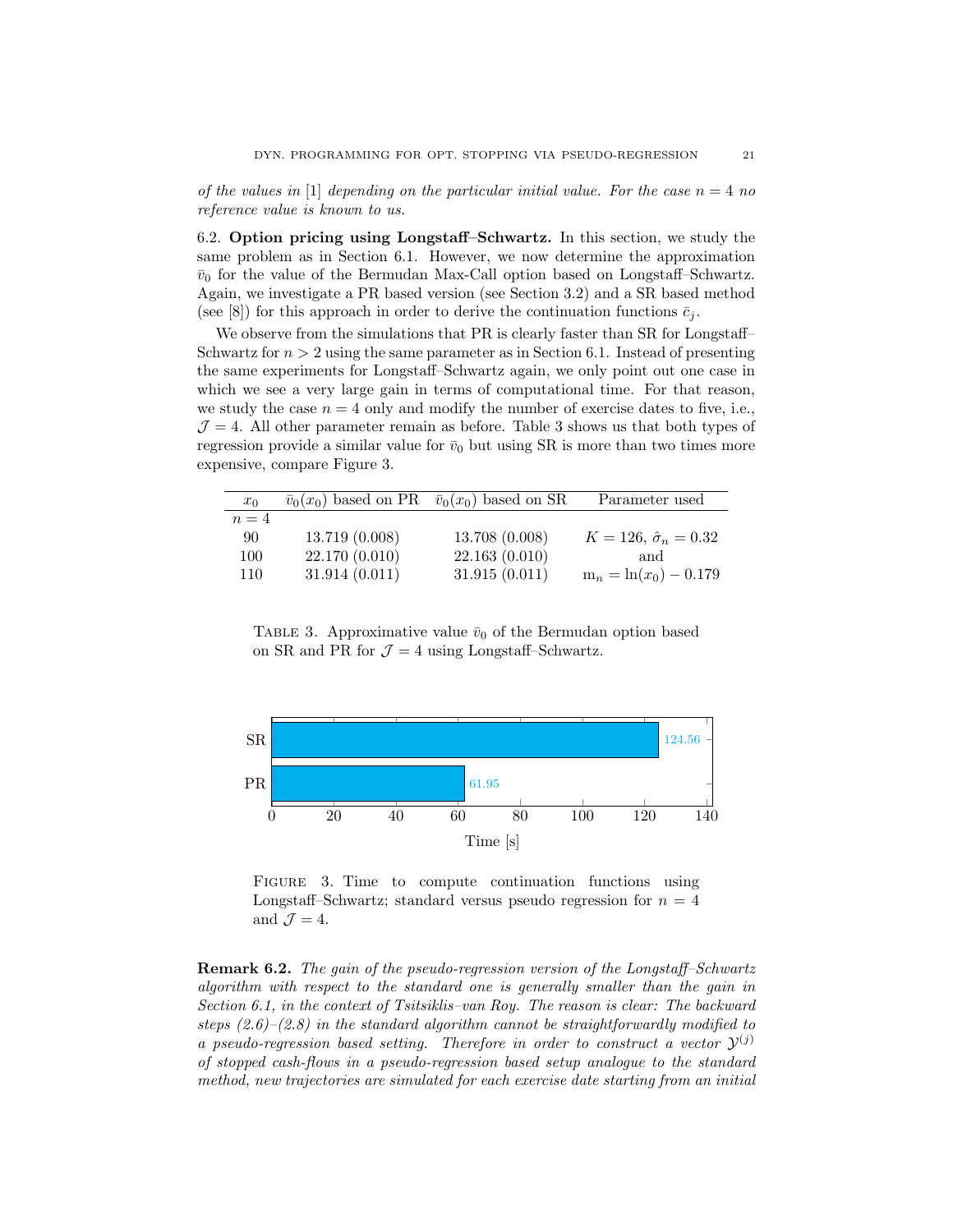state simulated under  $\mu$ . Of course, this makes the procedure more costly, however, the generally expensive inversion of a random matrix at each exercise date is avoided this way.

# 7. Conclusions

We compare the classical regression method for solving Bermudan options in the form of either the Tsitsiklis–van Roy or the Longstaff–Schwartz algorithm with a new variant based on pseudo regression, i.e., Monte Carlo simulation of  $L^2$  inner products based on samples simulated from an artificial base measure  $\mu$  (not directly related to the distribution of the underlying stock price at any point in time).

As a key issue, setting up and inverting a random matrix at every exercise date, can be avoided in the pseudo-regression approach. Therefore, the computational cost can be considerably lower for a similar level of accuracy, as verified in numerical examples in Section 6. This is also motivated from an asymptotic cost analysis, see Section 5. Furthermore, the pseudo-regression based algorithms are much easier to analyze theoretically, and leads to shorter and clearer convergence proofs (see Section 4). At the same time, convergence rates are slightly improved as the logarithmic error terms seen in classical regression error analysis (due to inversion of a random matrix) can be omitted.

The choice of the probability measure  $\mu$  turns out to be crucial for the success of the pseudo regression algorithm. On the other hand, the procedure is insensitive enough w.r.t.  $\mu$  that one single measure can in many cases be chosen for each time step. However,  $\mu$  has to be chosen in an appropriate way since bad choices can lead to vastly increased errors of the ultimately computed option prices. As a rule,  $\mu$  should be chosen such that  $\mathcal{U} \sim \mu$  covers the important areas of the underlying stochastic process  $X_i$  for all j. These areas can usually be estimated roughly from the dynamics of the underlying process.

In some sense, the particular choice of  $\mu$  can be compared to importance sampling, as it allows to change the distribution of the actual sampled points, without inducing bias. As such we expect that the flexibility in the choice of  $\mu$  could be advantageous in particular in situations like deep out-of-the-money options, when the payoff is positive only on a rare event. We will study these aspects in more details in future work.

# Appendix A. Proofs

A.1. Proof of Theorem 4.1. Let  $u^K$  be the projection of u on to the linear span of  $\psi_1, ..., \psi_K$ , i.e.,

(A.1) 
$$
u^{K} = \underset{w \in \text{span}\{\psi_{1},...,\psi_{K}\}}{\arg \inf} \int_{\mathcal{D}} |w(z) - u(z)|^{2} \mu(dz).
$$

Then, with  $\gamma := (\gamma_1, ..., \gamma_K)^\top \in \mathbb{R}^K$  defined by

$$
(A.2) \t uK = \sum_{k=1}^{K} \gamma_k \psi_k,
$$

and  $\alpha \in \mathbb{R}^K$  defined by  $\alpha_k := \langle \psi_k, u \rangle_{L^2(\mu)}$ , it follows straightforwardly by taking scalar products that

(A.3) γ = G <sup>−</sup><sup>1</sup>α.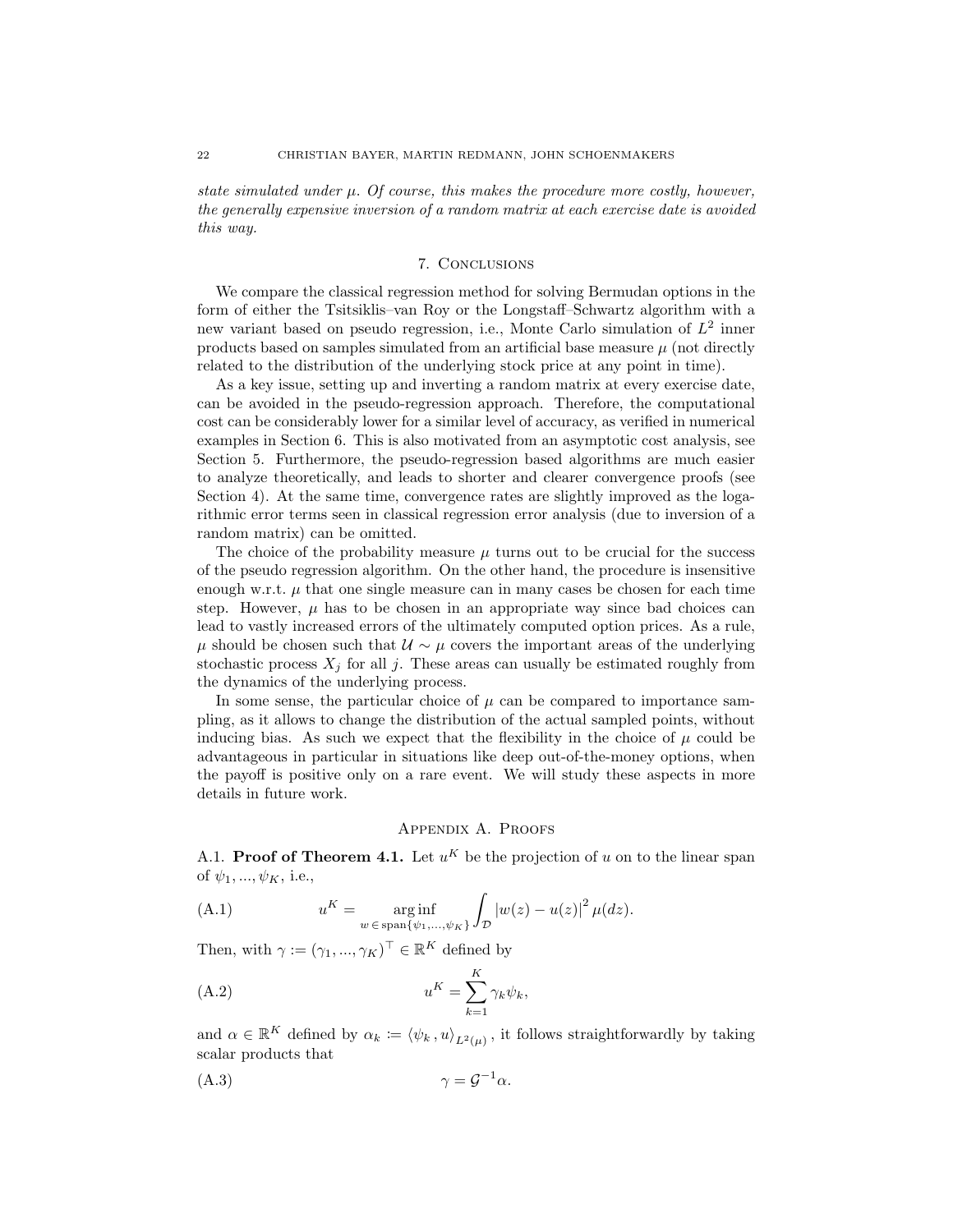By the rule of Pythagoras it follows that,

(A.4)  
\n
$$
\mathbb{E} \int_{\mathcal{D}} \left| \overline{u}(z) - u(z) \right|^2 \mu(dz) =
$$
\n
$$
\mathbb{E} \int_{\mathcal{D}} \left| \overline{u}(z) \right| - u^{K}(z) \left| \mu(dz) + \int_{\mathcal{D}} \left| u^{K}(z) - u(z) \right|^2 \mu(dz).
$$

Hence, the second term in (4.3) is clear due to (A.1) and (A.4). With  $\psi(z) :=$  $(\psi_1(z), ..., \psi_K(z))^{\top}$  we obtain for the first term in  $(A.4)$  that

$$
\mathbb{E} \int_{\mathcal{D}} \left| \overline{u}(z) - u^{K}(z) \right|^{2} \mu(dz) = \int_{\mathcal{D}} \mathbb{E} \left| \overline{\beta}^{\top} \psi(z) - \gamma^{\top} \psi(z) \right|^{2} \mu(dz)
$$
\n
$$
= \int_{\mathcal{D}} \mathbb{E} \left| \left( \frac{1}{M} \mathcal{Y}^{\top} \mathcal{M} - \alpha^{\top} \right) \mathcal{G}^{-1} \psi(z) \right|^{2} \mu(dz)
$$
\n
$$
= \int_{\mathcal{D}} \mathbb{E} \left[ \left( \frac{1}{M} \mathcal{Y}^{\top} \mathcal{M} - \alpha^{\top} \right) \mathcal{G}^{-1} \psi(z) \psi^{\top}(z) \mathcal{G}^{-1} \left( \frac{1}{M} \mathcal{M}^{\top} \mathcal{Y} - \alpha \right) \right] \mu(dz)
$$
\n
$$
= \mathbb{E} \left[ \left( \frac{1}{M} \mathcal{Y}^{\top} \mathcal{M} - \alpha^{\top} \right) \mathcal{G}^{-1} \left( \frac{1}{M} \mathcal{M}^{\top} \mathcal{Y} - \alpha \right) \right],
$$
\n
$$
\mathbb{E} \left[ \left( \frac{1}{M} \mathcal{Y}^{\top} \mathcal{M} - \alpha^{\top} \right) \mathcal{G}^{-1} \left( \frac{1}{M} \mathcal{M}^{\top} \mathcal{Y} - \alpha \right) \right],
$$

using (4.1), (4.2), (A.2), (A.3), and

$$
\int_{\mathcal{D}} \left[ \psi(z) \psi^\top(z) \right]_{kl} \mu(dz) = \langle \psi_k, \psi_l \rangle = \mathcal{G}_{kl}.
$$

We thus have

$$
0 \leq \mathbb{E} \int_{\mathcal{D}} \left| \overline{u}(z) - u^{K}(z) \right|^{2} \mu(dz)
$$
  

$$
\leq \frac{1}{\underline{\lambda_{\min}}} \mathbb{E} \left| \frac{1}{M} \mathcal{N}^{\top} \mathcal{Y} - \alpha \right|^{2} = \frac{1}{\underline{\lambda_{\min}}} \sum_{k=1}^{K} \text{Var} \left[ \frac{1}{M} \mathcal{M}^{\top} \mathcal{Y} \right]_{k},
$$

since

(A.5) 
$$
\mathbb{E}\left[\frac{1}{M}\mathcal{M}^{\top}\mathcal{Y}\right]_{k} = \frac{1}{M}\mathbb{E}\sum_{m=1}^{M}\psi_{k}(\mathcal{U}^{(m)})Y^{(m)}
$$

$$
= \mathbb{E}\left(\psi_{k}(\mathcal{U}^{(1)})Y^{(1)}\right) = \mathbb{E}\left(\psi_{k}(\mathcal{U}^{(1)})\mathbb{E}\left[Y^{(1)}\,|\,\mathcal{U}^{(1)}\right]\right)
$$

$$
= \langle\psi_{k},u\rangle = \alpha_{k}.
$$

Now, by observing that (A.6)

$$
\begin{split} \text{Var} \left[ \frac{1}{M} \mathcal{M}^{\top} \mathcal{Y} \right]_{k} &= \text{Var} \left( \frac{1}{M} \sum_{m=1}^{M} \psi_{k} (\mathcal{U}^{(m)}) Y^{(m)} \right) \\ &= \frac{1}{M} \text{Var} \left( \psi_{k} (\mathcal{U}^{(1)}) Y^{(1)} \right) \\ &= \frac{1}{M} \mathbb{E} \text{Var} \left[ \psi_{k} (\mathcal{U}^{(1)}) Y^{(1)} | \mathcal{U}^{(1)} \right] + \frac{1}{M} \text{Var} \mathbb{E} \left[ \psi_{k} (\mathcal{U}^{(1)}) Y^{(1)} | \mathcal{U}^{(1)} \right] \\ &= \frac{1}{M} \mathbb{E} \left( \psi_{k}^{2} (\mathcal{U}^{(1)}) \text{Var} \left[ Y^{(1)} | \mathcal{U}^{(1)} \right] \right) + \frac{1}{M} \text{Var} \psi_{k} (\mathcal{U}^{(1)}) u \left( \mathcal{U}^{(1)} \right) \\ &\leq \frac{\sigma^{2} + D^{2}}{M} \mathcal{G}_{kk}^{K}, \end{split}
$$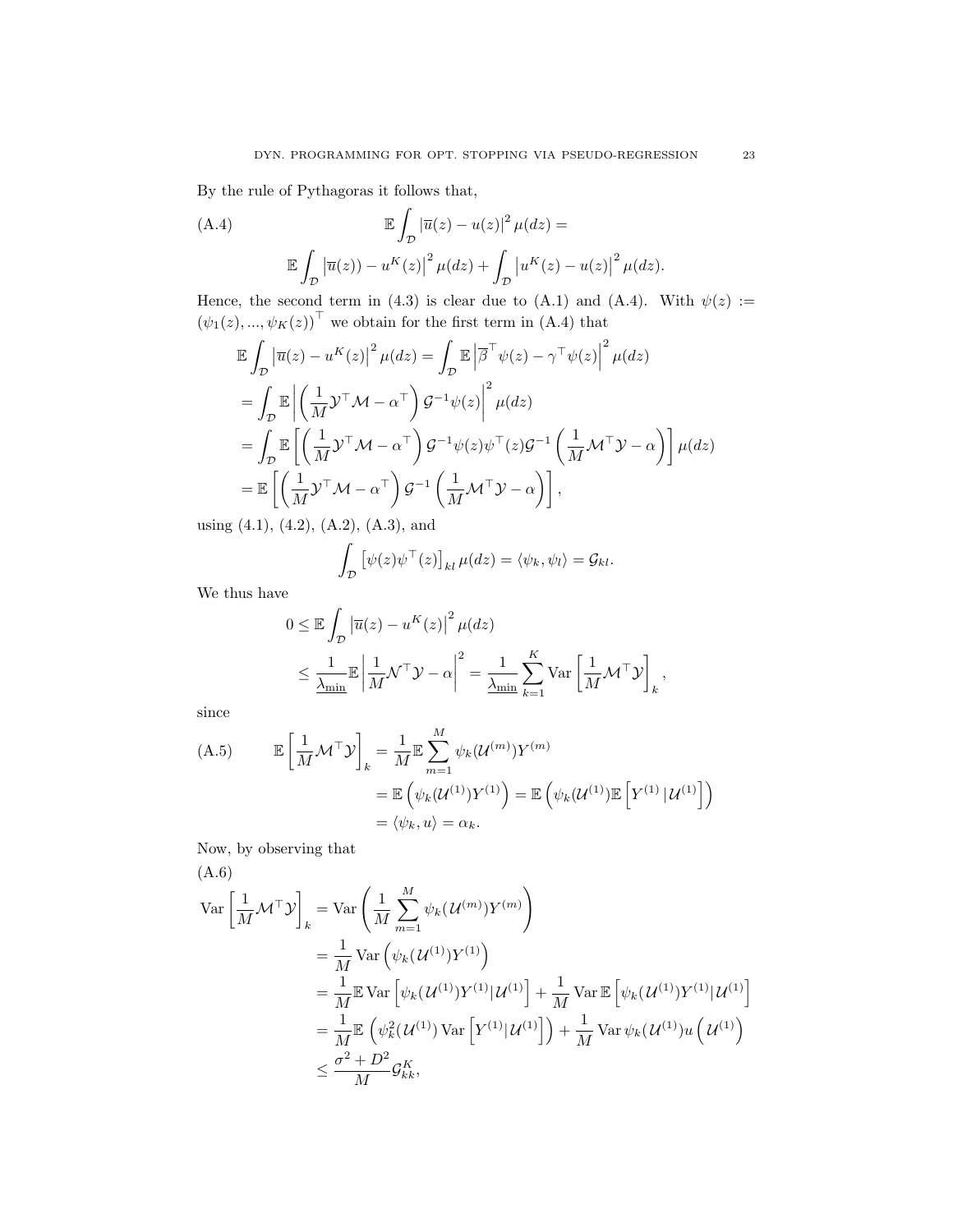one has

$$
\frac{1}{\lambda_{\min}}\sum_{k=1}^{K}\text{Var}\left[\frac{1}{M}\mathcal{M}^{\top}\mathcal{Y}\right]_{k} \leq \frac{\sigma^2 + D^2}{M\underline{\lambda_{\min}}}\text{tr}\left(\mathcal{G}^K\right) \leq \frac{\sigma^2 + D^2}{M\underline{\lambda_{\min}}}K\overline{\lambda_{\max}},
$$

and then (4.3) follows.

**Remark A.1.** From  $(A.5)$  we see that we are essentially approximating the inner products  $(\psi_k , u)_{L^2(\mu)}$  by a simple Monte Carlo simulation. At a first glance one may estimate the squared error due to  $(A.6)$  as being proportional to  $K^2/M$  (up to the projection error itself). Thus, Theorem  $4.1$  states that actually this error is proportional to  $K/M$ , even when the basis functions are not orthogonal.

A.2. **Proof of Lemma 4.3.** Let X be a generic trajectory independent of  $\mathcal{G}_{j+1}$ , and let us represent a family of optimal stopping times  $\tau_j^*, j = 1, ..., \mathcal{J}$ , by  $\tau_{\mathcal{J}}^* = \mathcal{J}$ , and for  $j < \mathcal{J}$ ,

$$
\tau_j^* := j \, 1_{\big\{ f_j(X_j) \ge c_j(X_j) \big\}} + \tau_{j+1}^* 1_{\big\{ f_j(X_j) < c_j(X_j) \big\}}.
$$

For  $j < \mathcal{J}$  we then have,

$$
f_{\tau_{j+1}^*}(X_{\tau_{j+1}^*}) - f_{\overline{\tau}_{j+1}}(X_{\overline{\tau}_{j+1}}) = (f_{j+1}(X_{j+1}) - f_{\overline{\tau}_{j+1}}(X_{\overline{\tau}_{j+1}})) 1_{\{\tau_{j+1}^* = j+1, \overline{\tau}_{j+1} > j+1\}} + \left(f_{\tau_{j+1}^*}(X_{\tau_{j+1}^*}) - f_j(X_{j+1})\right) 1_{\{\tau_{j+1}^* > j+1, \overline{\tau}_{j+1} = j+1\}} + \left(f_{\tau_{j+1}^*}(X_{\tau_{j+1}^*}) - f_{\overline{\tau}_{j+1}}(X_{\overline{\tau}_{j+1}})\right) 1_{\{\tau_{j+1}^* > j+1, \overline{\tau}_{j+1} > j+1\}}.
$$

By denoting temporarily  $\mathsf{E} := \mathbb{E}_{\mathcal{G}_{j+1}}$ , and denoting  $\mathcal{R}_j := \mathsf{E}\left[f_{\tau_{j+1}^*}(X_{\tau_{j+1}^*}) - f_{\overline{\tau}_{j+1}}(X_{\overline{\tau}_{j+1}})\Big|X_j\right]$ , we have  $\mathcal{R}_j \geq 0$  almost surely, and

$$
\mathcal{R}_{j} = \mathsf{E}\left[\left(f_{j+1}(X_{j+1}) - \mathsf{E}\left[f_{\overline{\tau}_{j+2}}(X_{\overline{\tau}_{j+2}}) \big| X_{j+1}\right]\right) \mathbf{1}_{\{\tau_{j+1}^{*} = j+1, \overline{\tau}_{j+1} > j+1\}} \Big| X_{j}\right] \n+ \mathsf{E}\left[\left(\mathsf{E}\left[f_{\tau_{j+2}^{*}}(X_{\tau_{j+2}^{*}}) \big| X_{j+1}\right] - f_{j+1}(X_{j+1})\right) \mathbf{1}_{\{\tau_{j+1}^{*} > j+1, \overline{\tau}_{j+1} = j+1\}} \Big| X_{j}\right] \n+ \mathsf{E}\left[\mathsf{E}\left[f_{\tau_{j+2}^{*}}(X_{\tau_{j+2}^{*}}) - f_{\overline{\tau}_{j+2}}(X_{\overline{\tau}_{j+2}}) \big| X_{j+1}\right] \mathbf{1}_{\{\tau_{j+1}^{*} > j+1, \overline{\tau}_{j+1} > j+1\}} \Big| X_{j}\right] \n(A.7) \quad =: T_{1} + T_{2} + \mathsf{E}\left[\mathcal{R}_{j+1} \mathbf{1}_{\{\tau_{j+1}^{*} > j+1, \overline{\tau}_{j+1} > j+1\}} \Big| X_{j}\right].
$$

For  $T_1$  we have

$$
T_1 = \mathsf{E}\left[\left(f_{j+1}(X_{j+1}) - \mathsf{E}\left[f_{\tau_{j+2}^*}(X_{\tau_{j+2}^*})\Big|X_{j+1}\right]\right)1_{\{\tau_{j+1}^* = j+1, \overline{\tau}_{j+1} > j+1\}}\Big|X_j\right] + \mathsf{E}\left[\left(\mathsf{E}\left[f_{\tau_{j+2}^*}(X_{\tau_{j+2}^*})\Big|X_{j+1}\right] - \mathsf{E}\left[f_{\overline{\tau}_{j+2}}(X_{\overline{\tau}_{j+2}})\Big|X_{j+1}\right]\right)1_{\{\tau_{j+1}^* = j+1, \overline{\tau}_{j+1} > j+1\}}\Big|X_j\right],
$$

and since

$$
\overline{c}_{j+1}(X_{j+1}) \ge f_{j+1}(X_{j+1}) \ge \mathsf{E}\left[f_{\tau_{j+2}^*}(X_{\tau_{j+2}^*})\Big|X_{j+1}\right] \\
= c_{j+1}(X_{j+1}) \ge \mathsf{E}\left[f_{\overline{\tau}_{j+2}}(X_{\overline{\tau}_{j+2}})\Big|X_{j+1}\right]
$$

on  $\{\tau_{j+1}^* = j+1, \overline{\tau}_{j+1} > j+1\}$ , we get

$$
0 \leq T_1 \leq \mathsf{E}\left[ \left( \overline{c}_{j+1}(X_{j+1}) - c_{j+1}(X_{j+1}) \right) \mathbf{1}_{\{\tau_{j+1}^* = j+1, \overline{\tau}_{j+1} > j+1\}} \Big| X_j \right] + \mathsf{E}\left[ \mathcal{R}_{j+1} \mathbf{1}_{\{\tau_{j+1}^* = j+1, \overline{\tau}_{j+1} > j+1\}} \Big| X_j \right].
$$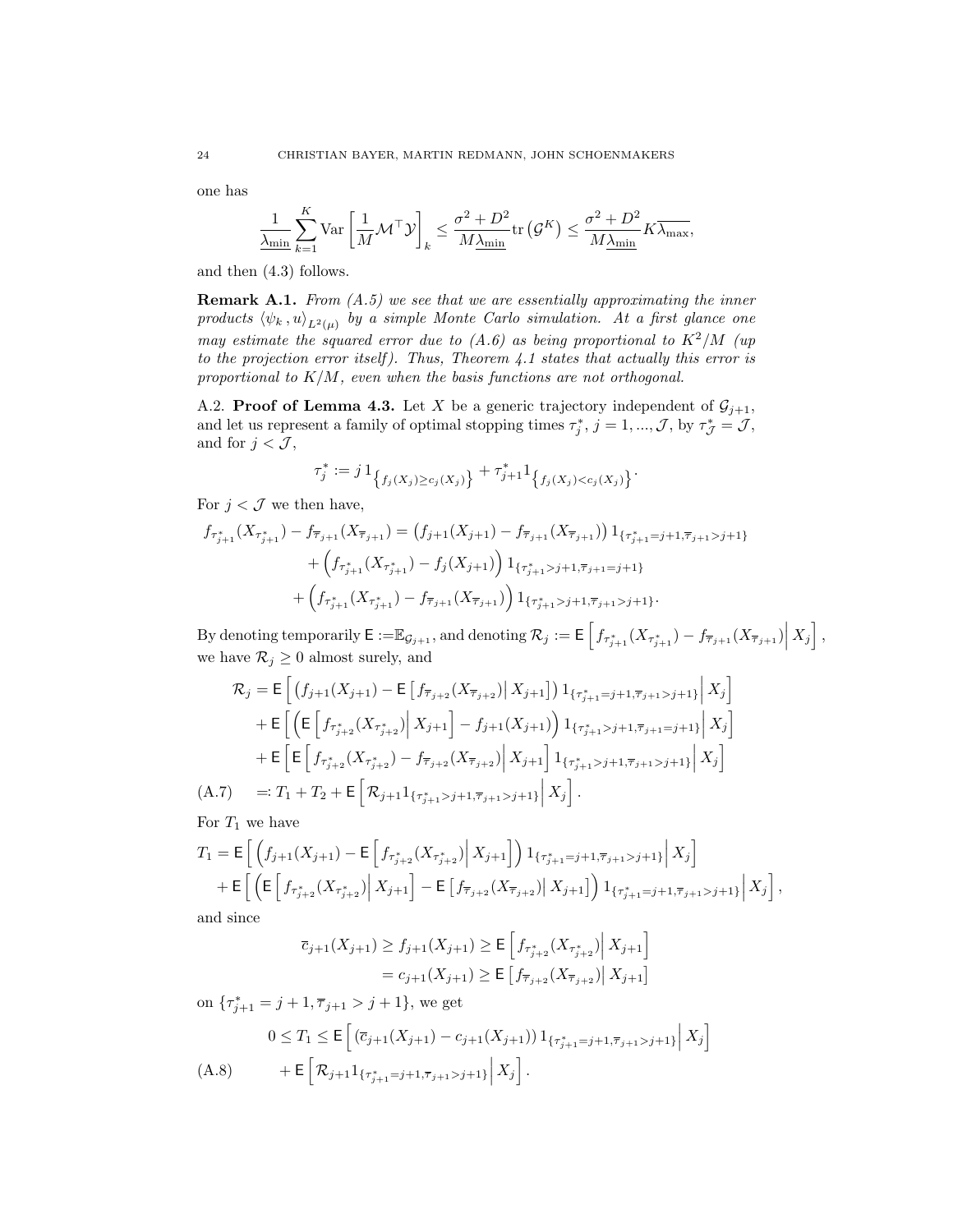Similarly, for  $T_2$ , we find

(A.9) 
$$
0 \leq T_2 \leq \mathsf{E}\left[ \left( c_{j+1}(X_{j+1}) - \overline{c}_{j+1}(X_{j+1}) \right) 1_{\{\tau_{j+1}^* > j+1, \overline{\tau}_{j+1} = j+1\}} \Big| X_j \right].
$$

Combining  $(A.7)$ ,  $(A.8)$ , and  $(A.9)$ , yields

 $\mathcal{R}_i \leq E\left[|\bar{c}_{i+1}(X_{i+1}) - c_{i+1}(X_{i+1})||X_i| + E[\mathcal{R}_{i+1}|X_i]\right].$ 

By straightforward induction, using the tower property and the final condition  $\mathcal{R}_{\mathcal{J}-1} = 0$ , we then obtain

$$
0 \leq c_j(X_j) - \widetilde{c}_j(X_j) \leq \sum_{l=j+1}^{J-1} \mathsf{E}\left[ \left| \overline{c}_l(X_l) - c_l(X_l) \right| \right| X_j \right].
$$

By now taking  $X_l = X_l^{j,\mathcal{U}}$  independent of  $\mathcal{G}_{j+1}$ , and then on both sides the  $L_p$ -norm due to the distribution of  $X_j^{j,\mathcal{U}} \sim \mu$ , applying the triangle inequality, and by using that

$$
\mathsf{E}\left[\mathsf{E}\left[\left|\overline{c}_l(X_l)-c_l(X_l)\right|\right|X_j]^p\right]\leq \mathsf{E}\left[\left|\overline{c}_l(X_l)-c_l(X_l)\right|^p\right],
$$
  
with (4.6)

we finally obtain (4.6).

A.3. Proof of Theorem 4.5. The theorem will be proved by induction. Due to Theorem 4.1 we have (noting that  $\bar{c}_j$  and  $\tilde{c}_j$  are random functions) that

$$
\mathbb{E}_{\mathcal{G}_{j+1}} \left[ \left\| \bar{c}_j - \tilde{c}_j \right\|_{L_2(\mu_j)}^2 \right] \leq C_1^2 \frac{K}{M} + C_2^2 \inf_{w \in \text{span}\{\psi_1, \dots, \psi_K\}} \left\| \tilde{c}_j - w \right\|_{L_2(\mu_j)}^2, \quad \text{hence}
$$
\n(A.10) 
$$
\left\| \bar{c}_j - \tilde{c}_j \right\|_{L_2(\mu_j \otimes \mathbb{P})} \leq C_1 \sqrt{\frac{K}{M}} + C_2 \inf_{w \in \text{span}\{\psi_1, \dots, \psi_K\}} \left\| \tilde{c}_j - w \right\|_{L_2(\mu_j \otimes \mathbb{P})}
$$

almost surely, for some  $C_1, C_2 > 0$ , which do not depend on j, K, and M and the distribution  $\mu_j$ . We now prove the statement (4.7) for  $\eta := \max(C_1, C_2)$ . Since  $\tilde{c}_{\mathcal{J}-1} = c_{\mathcal{J}-1}$  for time  $\mathcal{J}-1$ , (4.7) is implied by (A.10) with  $j = \mathcal{J}-1$ . Suppose the statement is proved for  $0 < j + 1 \leq \mathcal{J} - 1$ . Let us write,

(A.11) 
$$
\inf_{w \in \text{span}\{\psi_1, ..., \psi_K\}} ||\widetilde{c}_j - w||_{L_2(\mu_j \otimes \mathbb{P})} \leq ||\widetilde{c}_j - c_j||_{L_2(\mu_j \otimes \mathbb{P})} + \inf_{w \in \text{span}\{\psi_1, ..., \psi_K\}} ||c_j - w||_{L_2(\mu_j)}.
$$

By using (A.10), (A.11), and the unconditional expectation applied to Lemma 4.3 with  $p = 2$  we get

$$
\|\overline{c}_{j} - c_{j}\|_{L_{2}(\mu_{j} \otimes \mathbb{P})} \leq \|\overline{c}_{j} - \widetilde{c}_{j}\|_{L_{2}(\mu_{j} \otimes \mathbb{P})} + \|\widetilde{c}_{j} - c_{j}\|_{L_{2}(\mu_{j} \otimes \mathbb{P})}
$$

$$
\leq C_{1} \sqrt{\frac{K}{M}} + C_{2} \inf_{w \in \text{span}\{\psi_{1}, ..., \psi_{K}\}} \|c_{j} - w\|_{L_{2}(\mu_{j})}
$$

$$
+ (C_{2} + 1) \|\widetilde{c}_{j} - c_{j}\|_{L_{2}(\mu_{j} \otimes \mathbb{P})}
$$

$$
\leq \eta \varepsilon_{j,M,K} + (\eta + 1) \sum_{l=j+1}^{J-1} \|\overline{c}_{l} - c_{l}\|_{L_{2}(\mu_{j,l} \otimes \mathbb{P})}.
$$
(A.12)

Next observe that

$$
\|\overline{c}_{l} - c_{l}\|_{L_2(\mu_{j,l}\otimes\mathbb{P})}^2 = \int_{\mathbb{R}^d} \mathsf{E}\left[\left|\overline{c}_{l}(x) - c_{l}(x)\right|^2\right] \frac{\mu_{j,l}(x)}{\mu_{l}(x)} \mu_{l}(x) dx
$$
  
\$\leq \mathcal{R}\_{\infty} \|\overline{c}\_{l} - c\_{l}\|\_{L\_2(\mu\_{l}\otimes\mathbb{P})}^2,